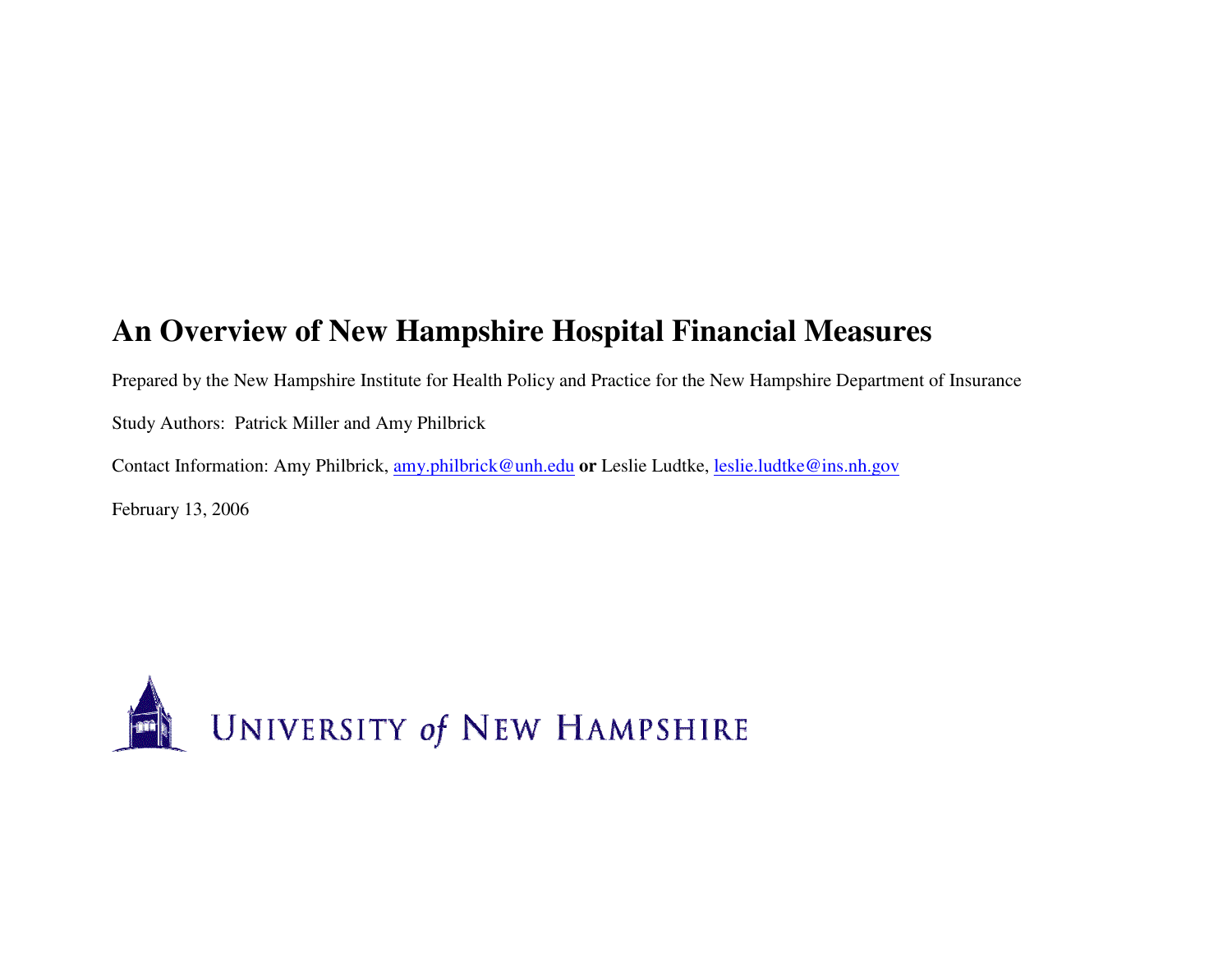# **Table of Contents**

| 1. Introduction                                                               | Page 2  |
|-------------------------------------------------------------------------------|---------|
| 2. Discussion of Data Sources                                                 | Page 3  |
| 3. Setting the Stage                                                          | Page 4  |
| 4. Self Pay Payer Type                                                        | Page 6  |
| 5. Hospital Revenues                                                          | Page 7  |
| 6. Hospital Retail Charges vs. Collected Revenues                             | Page 10 |
| 7. Bad Debt                                                                   | Page 13 |
| 8. Charity Care                                                               | Page 15 |
| 9. Gross Total Margin                                                         | Page 22 |
| 10. General and Administrative Expenses                                       | Page 28 |
| 11. Appendices                                                                |         |
| A. Research Summary of State and Federal Actions re: Uninsured Discounts      | Page 29 |
| B. Union Leader Article, Some hospitals have already made changes, 11/27/2005 | Page 30 |
| C. Analysis Methodology                                                       | Page 32 |
| D. List of Hospital Financials Reviewed                                       | Page 36 |
| E. Study Authors                                                              | Page 39 |
|                                                                               |         |

# **1. Introduction**

This report has been prepared by the New Hampshire Institute of Health Policy and Practice (NHIHPP) for the New Hampshire Insurance Department's (NHDOI) Advisory Group. The Advisory Group has been asked to focus on several areas:

- 1. market pricing of healthcare services that resulted in the development of the HealthCost web site (www.nhhealthcost.org)
- 2. uninsured/underinsured/self-pay category of patients seeking services, which is the focus of this report.

This report was developed to paint a financial portrait of New Hampshire's hospitals, and to lay the groundwork for additional modifications to the NH Health Cost web site (www.nhhealthcost.org).

This report provides information regarding hospital revenues, overall discounts, levels of charity care, levels of bad debt, gross total margins, and the ratio of selling and administrative expenses to health care services for New Hampshire's non-profit hospitals.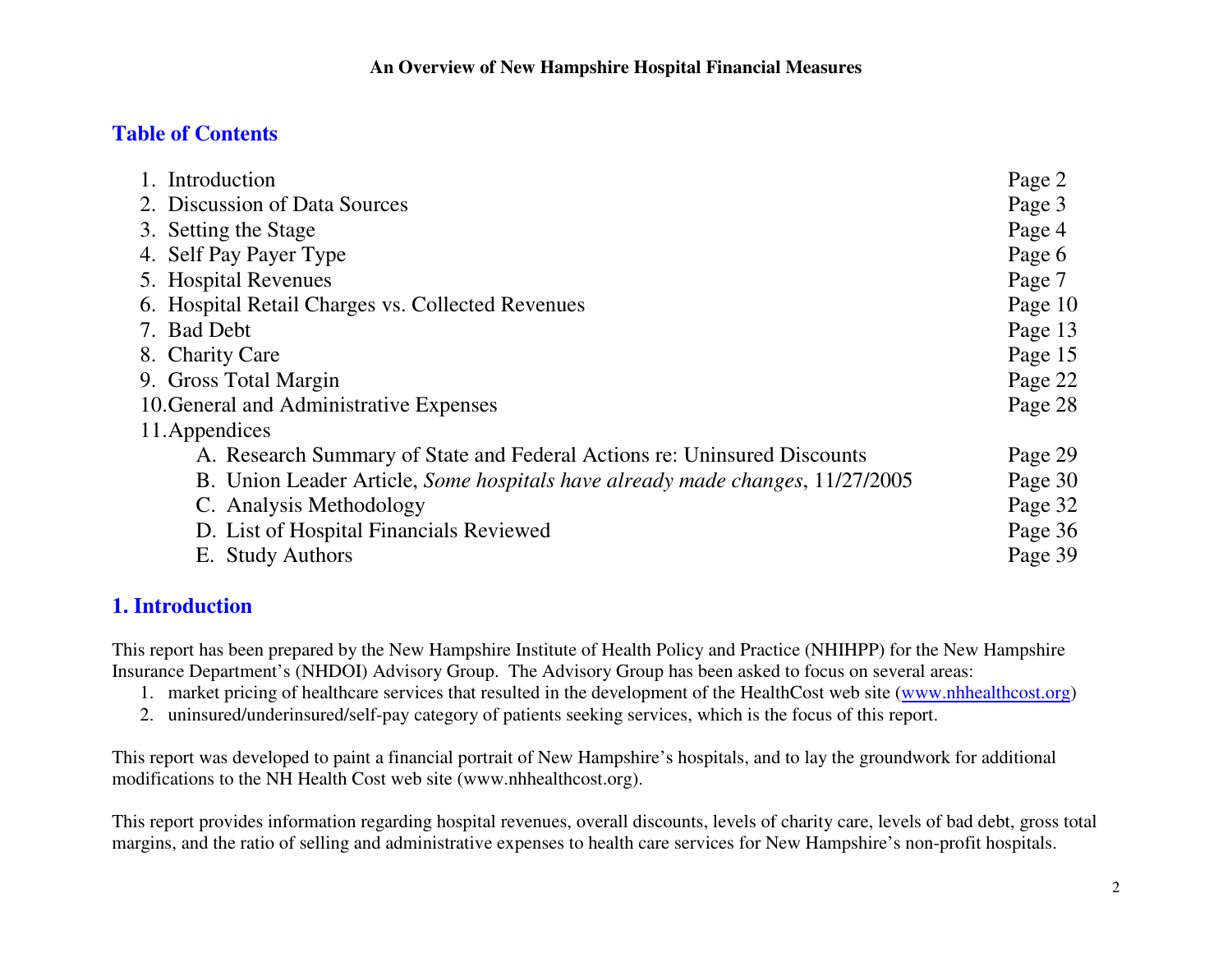# **2. Discussion of Data Sources and Methodologies**

Multiple data sets were examined for this report. The following list contains the data sets, a description of what was examined, and the order in which they were examined:

- 1. 2002 and 2003 IRS 990 tax returns. For 2002 and 2003, 23 and 16 hospital returns were examined, respectively. Data was captured regarding: revenues, expenses, bad debt, charity care, and other financial measures. Not all returns were available for all years/hospitals, and the data had many inconsistencies due to different methods of reporting by the hospitals.
- 2. 2002, 2003, and 2004 State of New Hampshire Charitable Trust Division Community Benefit Annual Reports. A total of 53 reports were examined for 21 hospitals across the three years. There were eight reports attached to the tax returns, although they are not required as part of the 990 submissions. The remaining 45 reports were reviewed in the office of the New Hampshire Attorney General. Key data points from each report were captured into a spreadsheet. Not all reports were available for all hospitals, and inconsistencies in hospital reporting made valid comparisons across hospitals difficult.
- 3. 2002 and 2003 inpatient and outpatient hospital claims discharge data sets. Data sets were provided by NH DHHS. The data sets were specifically used to examine the percent of charges by payer type<sup>1</sup>, and to calculate the number of unique patients treated by the hospitals in 2002 and 2003.
- 4. 2003 and 2004 audited hospital financials. Audited financials for 2003 and 2004 were reviewed for 23 hospitals. Data for 2002 was found in the 2003 financials. For Memorial Hospital the 2003 financials were for the hospital only and the 2004 financials for the hospital and subsidiaries. The 2003 financials for St. Joseph Hospital's parent company were replaced in 2004 with the consolidated financials for Covenant Health Systems, Inc. financials, thus not all 2004 numbers were available. Covenant is a conglomeration of hospitals and healthcare entities. For Wentworth-Douglass Hospital consolidated versus hospital-only financials were examined.

After analysis of each of the data sets, it was determined that only the claims discharge data sets and the audited hospital financials would be used for the final report analysis. The available data sets do not provide paid claims data from which to calculate the actual hospital discounts by payer and by payer type. From experience, it is known that hospitals in New Hampshire have varying financial contractual arrangements with the primary insurance carriers. These contractual arrangements include per diem, capitation, fee schedules, and discount from charges (retail) arrangements<sup>2</sup>. The hospital discharge data sets provide charges (retail), and the audited financials provide the overall discount amount, not generally separated by payer type.

Appendix C contains all of the methodologies used for all of the calculations in this report.

<sup>&</sup>lt;sup>1</sup> Payer Type = the different types of payments a hospital may receive. Typically includes: Government programs (Medicare, Medicaid, etc.), private insurance (HMOs, indemnity, etc.), the uninsured or self-pay, and workers compensation.

 $2^2$  Per Diem = a fixed *daily* rate for a specific procedure or set of procedures; Capitation = a fixed fee per patient paid to a hospital by an insurance carrier regardless of the amount of services rendered – it is a risk taking arrangement; Fee Schedules = a fixed rate for a specific procedure or set of procedures; Discount from Charges = a discount amount from the retail charge rate.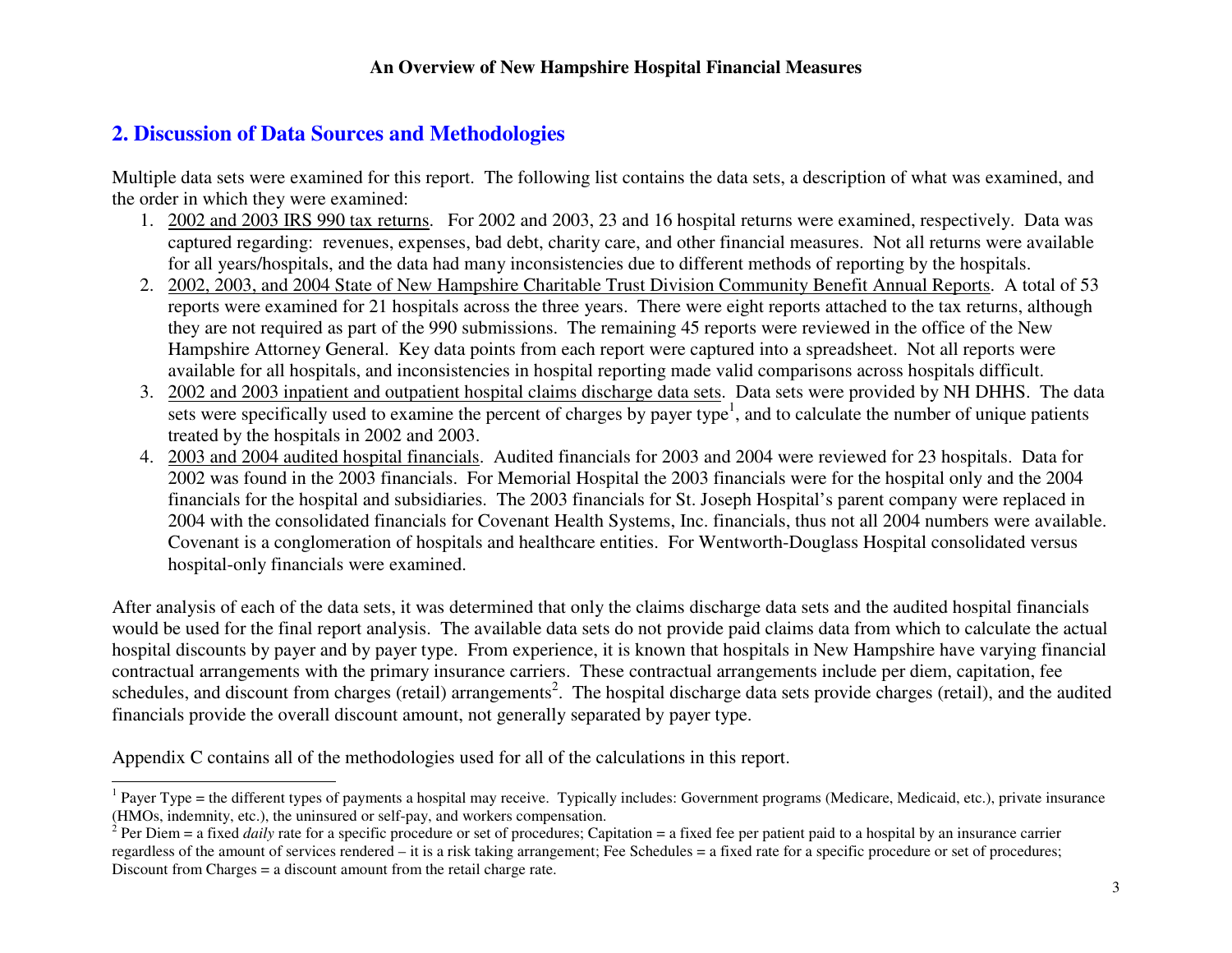# **3. Setting the Stage**

In 2005, PricewaterhouseCoopers' (PWC) Health Research Institute authored a report entitled "*Acts of charity; Charity care strategies for hospitals in a changing landscape*". Their data illustrated the plight that many uninsured, non-indigent patients face. It is not uncommon for the uninsured to pay more for services than privately insured patients and Medicare patients.

The chart below was created for illustrative purposes to demonstrate the assumed pricing structure in New Hampshire. It shows that while the average charges for an appendectomy are \$18,114, that with either a 30% or 50% discount from charges the uninsured would pay more (\$12,680) for this service than do privately insured patients (\$8,151) or Medicare patients (\$4,891).

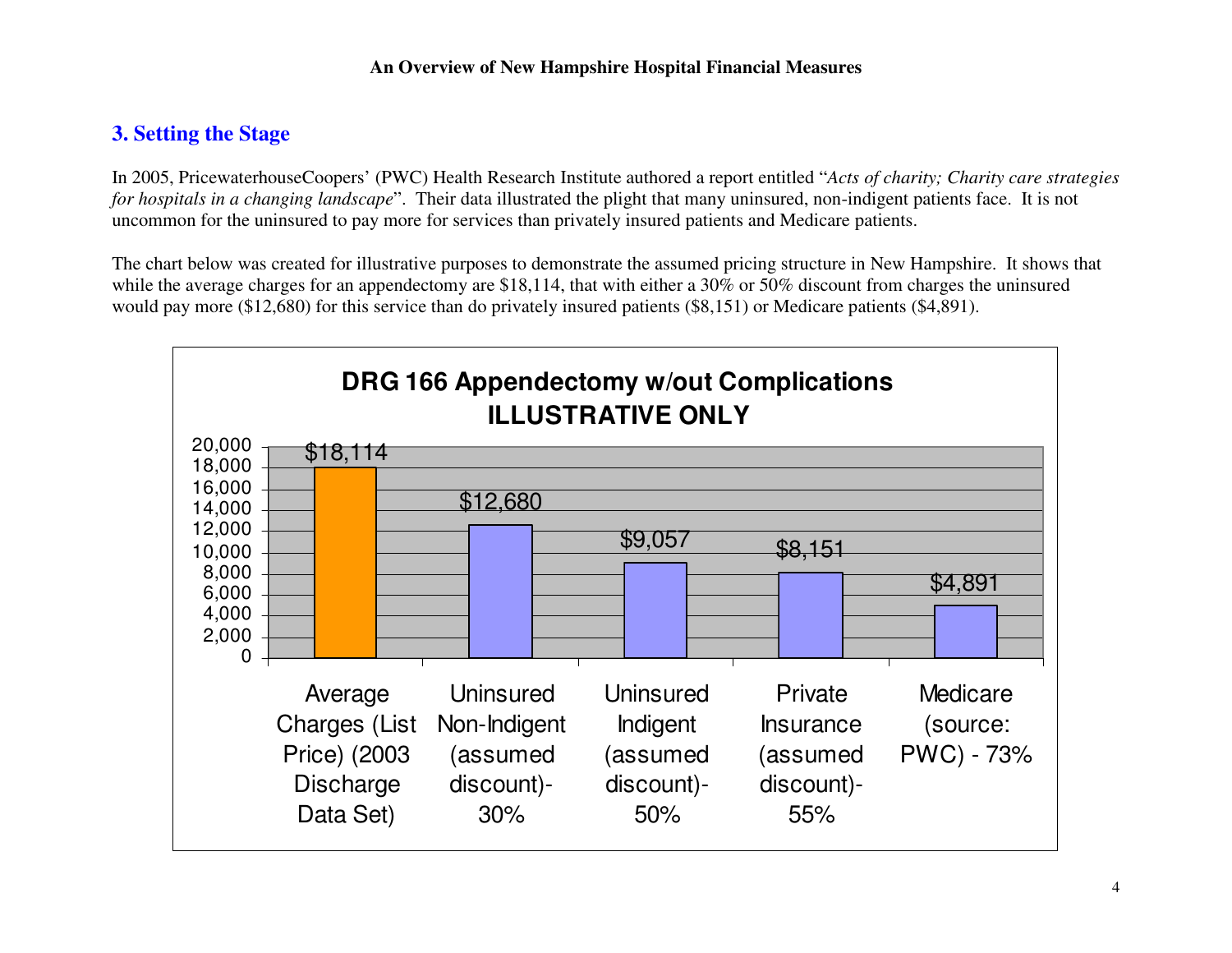New Hampshire specific data regarding actual hospital discount prices are not yet available. This is because paid claim information<sup>3</sup> is not available as part of the hospital claims discharge data sets.<sup>4</sup> The discharge data sets contain hospital charge amounts only. In the spring of 2006, New Hampshire paid claims data will become available from the Maine Health Information Center. With paid claims data it will be possible to determine actual discounts provided to insurers, and the above illustrative chart can be re-calculated by procedure, average carrier cost, and hospital.

Nationally, there is a move towards requiring hospitals to provide discounts to the uninsured, regardless of income. These findings are detailed in Appendix A of this report. The discounts are generally calculated as a percentage of the applicable Medicare rate (i.e., 125% of Medicare). These legislative policies have been developed in response to both legal challenges (specifically a class-action law suit against the Tenet Healthcare hospital chain) and advocates for the uninsured.

In New Hampshire, the Hospital Association has developed the Health Access Network and Medication Bridges programs to qualify patients for hospital specific discounts based upon income guidelines set by each provider. All of the hospitals in the state participate in these discount programs. In Appendix B of this report, there is an article from the November 27, 2005, *Union Leader* detailing an upcoming across-the-board discount program being put into effect for January 1, 2006, by Dartmouth Hitchcock Medical Center. The program is a discount from charges versus a rate tied to the Medicare fee schedule.

 $3$  Paid Claims Amount = the amount of money the hospital collects from an insurer or a government payer. Typically, it is less than what the hospital charges for their services.

<sup>&</sup>lt;sup>4</sup> Hospital discharge data sets are managed by the Department of Health and Human Services.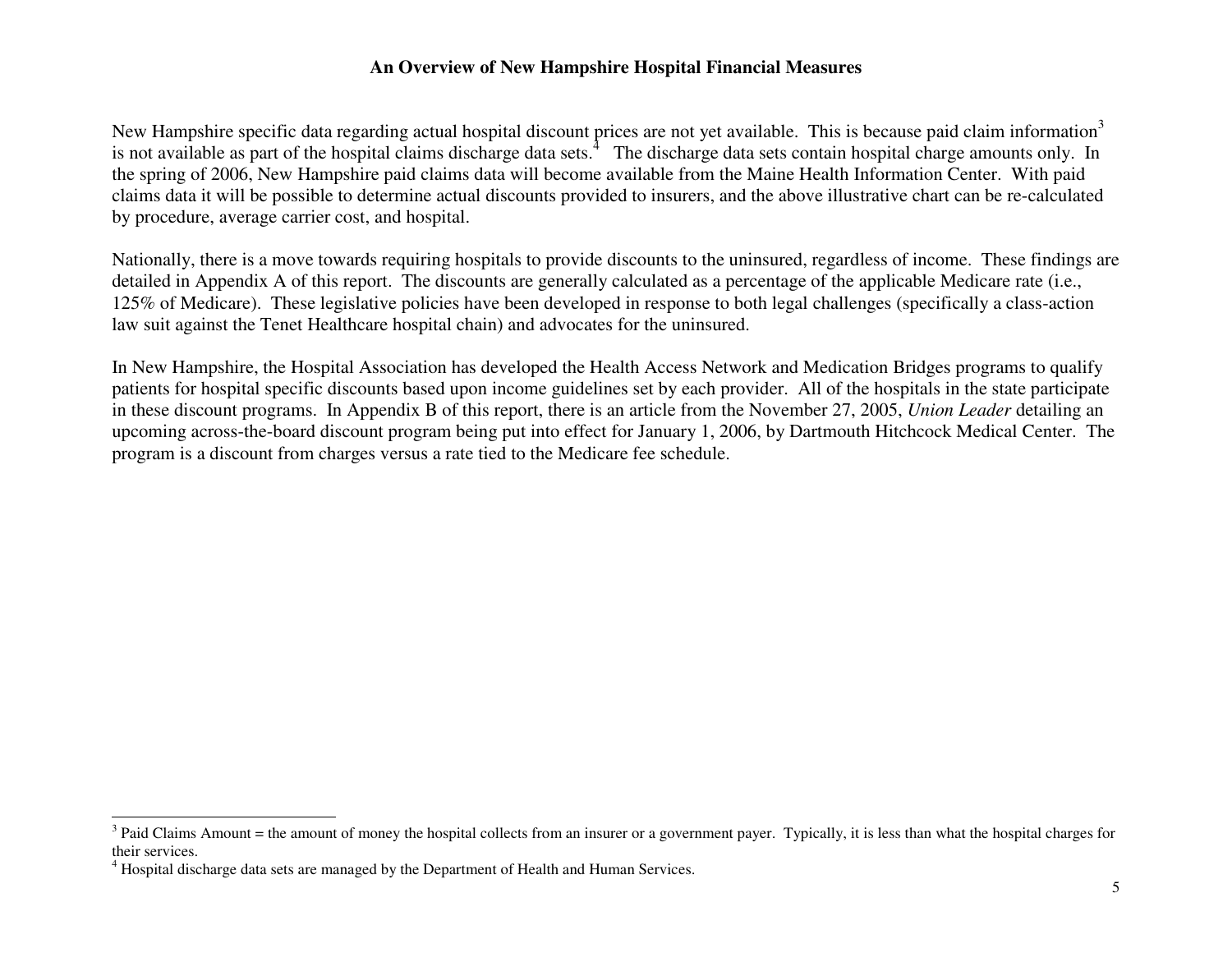# **4. Self Pay Payer Type**

The following bar graph depicts the percentage of total hospital<sup>5</sup> charges (retail charges) by payer type, and it is derived from the inpatient and outpatient data sets. The self-pay payer type accounted for 5.5% of the total charges in 2002 (orange bar) and 5.7% in 2003 (yellow bar). For the purposes of this report, the self-pay payer type is equivalent to the uninsured population.



<sup>&</sup>lt;sup>5</sup> Includes all hospitals in New Hampshire, including Parkland Medical Center and Portsmouth Regional Hospital (two, for-profit hospitals). These two hospitals are not included in the remainder of the analyses in this document.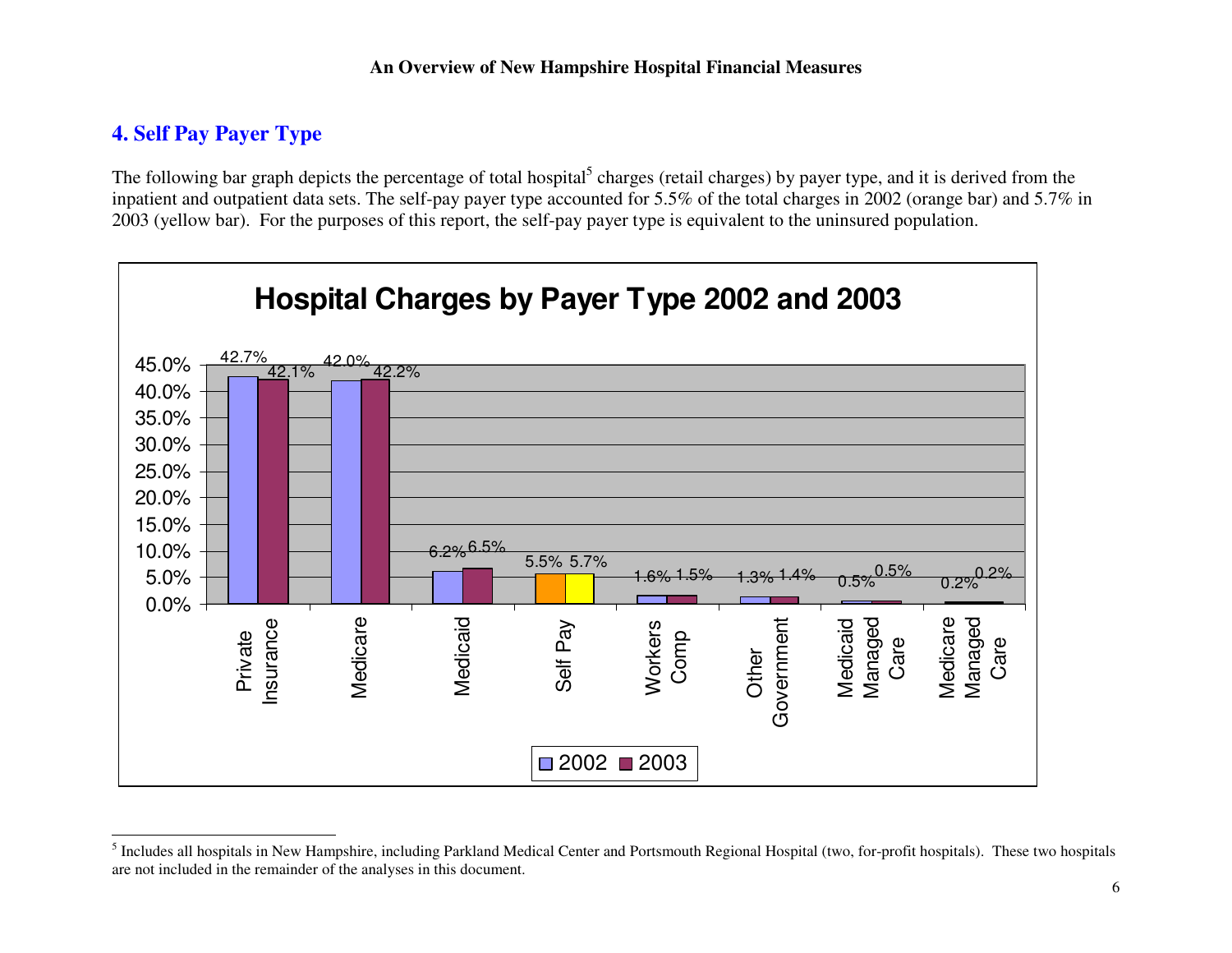# **5. Hospital Revenues**

Total gross patient services revenues<sup>6</sup> (retail charges) for New Hampshire hospitals<sup>7</sup> for 2002, 2003, and 2004, were \$3.1, \$3.6, and \$3.9 billion, respectively. For the same years, the total net patient services revenues<sup>8</sup> equaled \$1.9, \$2.1, and \$2.2 billion, respectively.

The chart below compares the unweighted average gross patient service revenues to the unweighted average net patient services revenues for all three years. There is a consistent upward trend for both.



 $6$  Gross Patient Services Revenues = Hospital retail charges for services rendered.

 $7$  Excludes Frisbie and Wentworth-Douglas Hospitals as they did not report their gross and operating revenues.

 $8$  Net Patient Services Revenues = Gross Patient Services Revenues minus Contractual Allowances minus Provision for Charity Care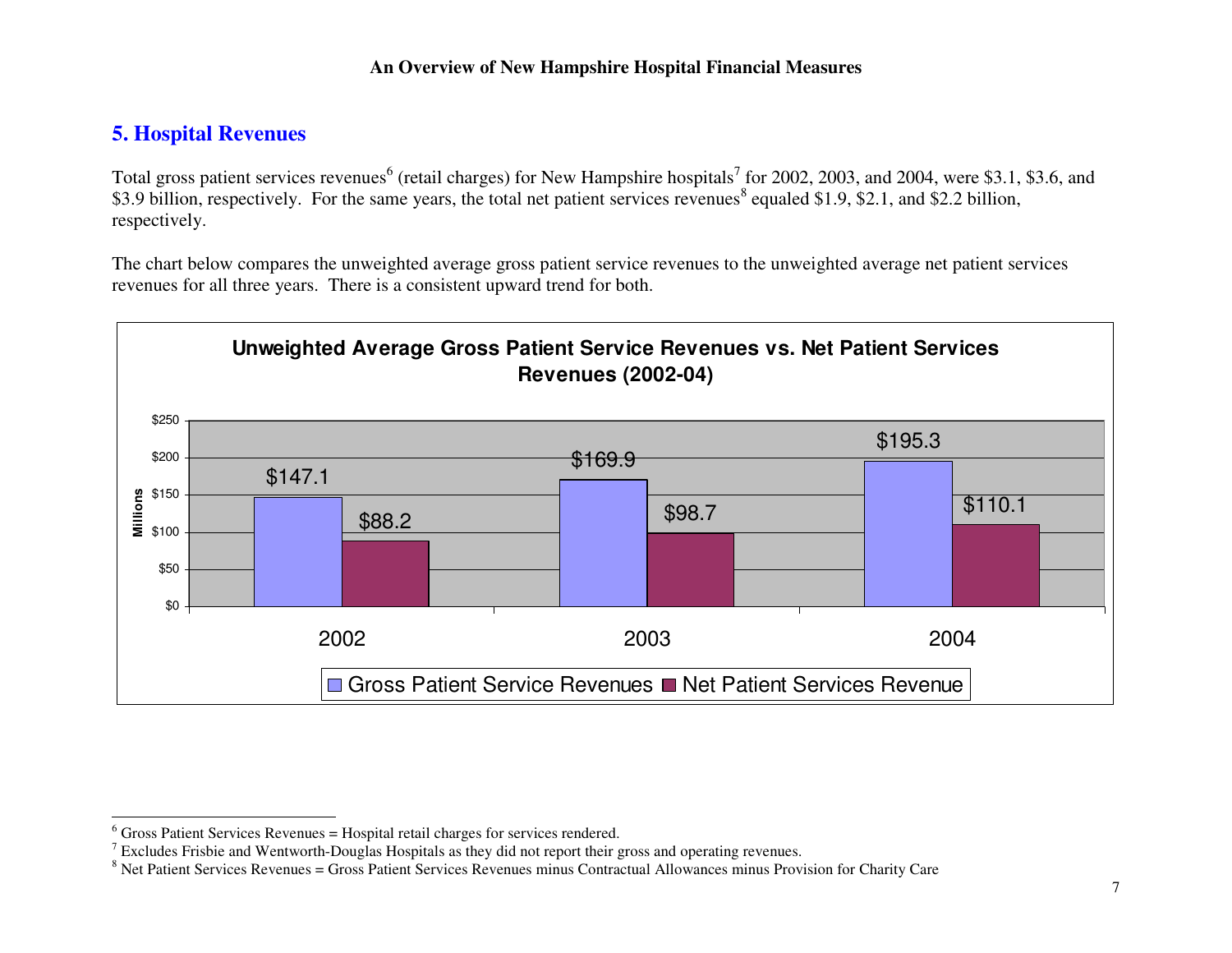The chart below details by hospital their unweighted average gross patient services revenues (retail charges) for all three years. Frisbie Memorial and Wentworth-Douglas Hospitals did not report gross patient services revenues. Upper Connecticut Valley had the least revenues and Dartmouth Hitchcock the most.

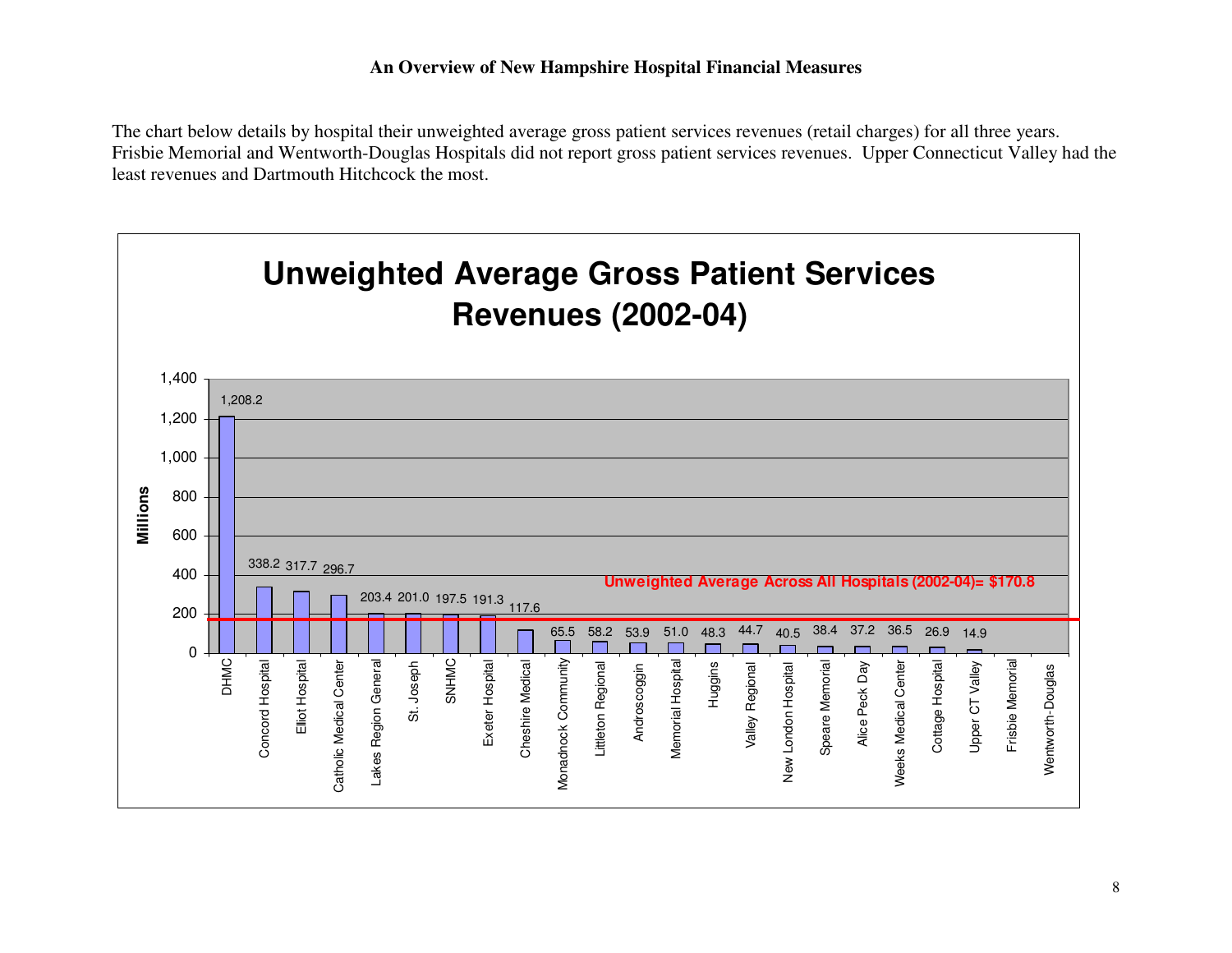The chart below details by hospital their unweighted average net revenues for all three years. Frisbie Memorial and Wentworth-Douglas Hospitals did not report gross patient services revenues. There are some differences in the descending order of the hospitals from the prior chart. These are attributed to the hospitals marking up their charges by differing amounts. The next section of the report details hospital markup in more detail.

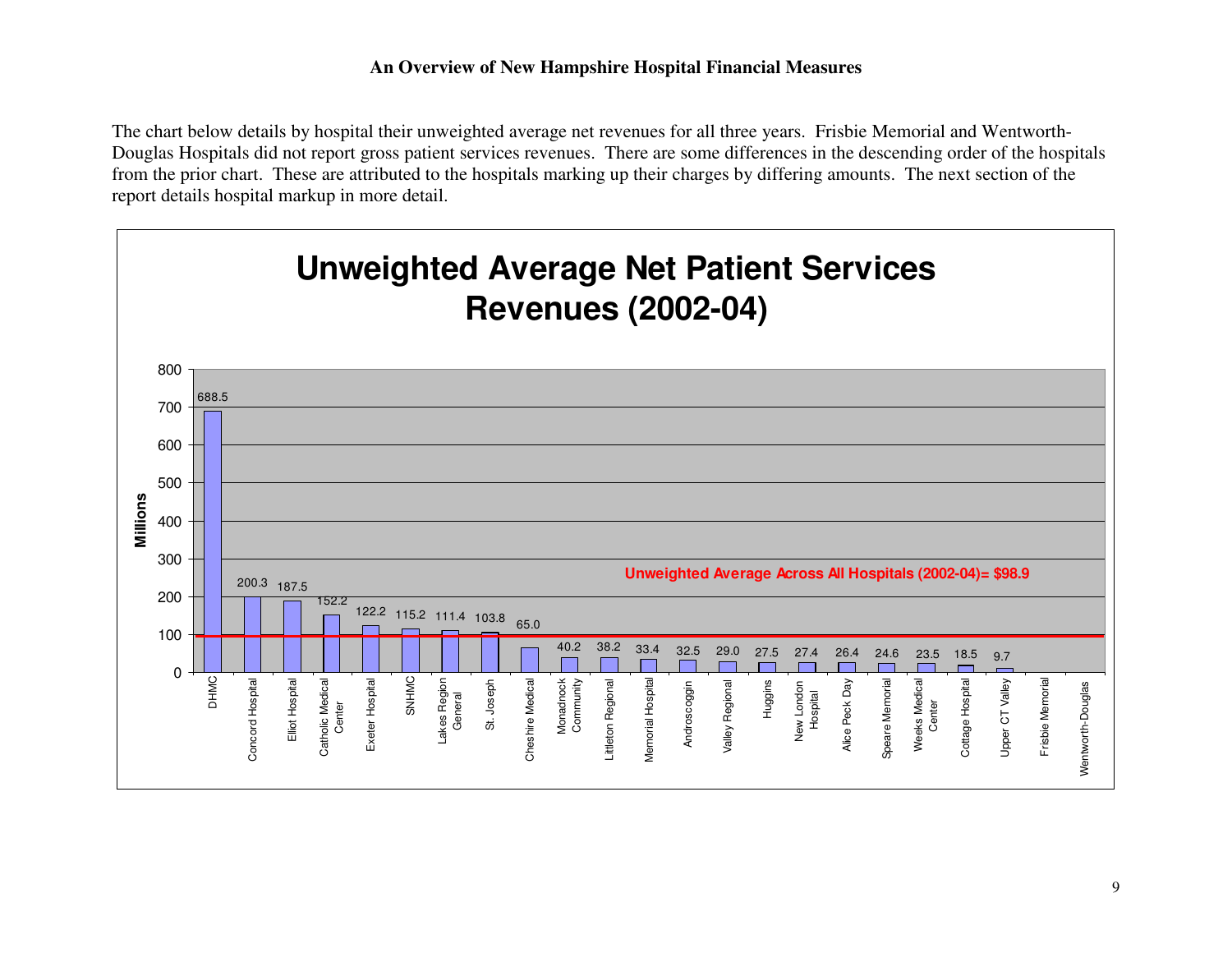# **6. Hospital Retail Charges vs. Collected Revenues**

As seen in the chart on page 7, New Hampshire's non-profit hospitals report two separate types of revenue. Both are increasing from year to year. The gross patient services revenues are retail charges and net patient services revenues are what the hospital ultimately receives as payment. As seen in the chart below, using an unweighted average, the percent difference between gross and net patient services revenues were 62%, 64%, and 66% in 2002, 2003, and 2004 respectively. All hospitals except Frisbie Memorial and Wentworth-Douglas are included in this chart.

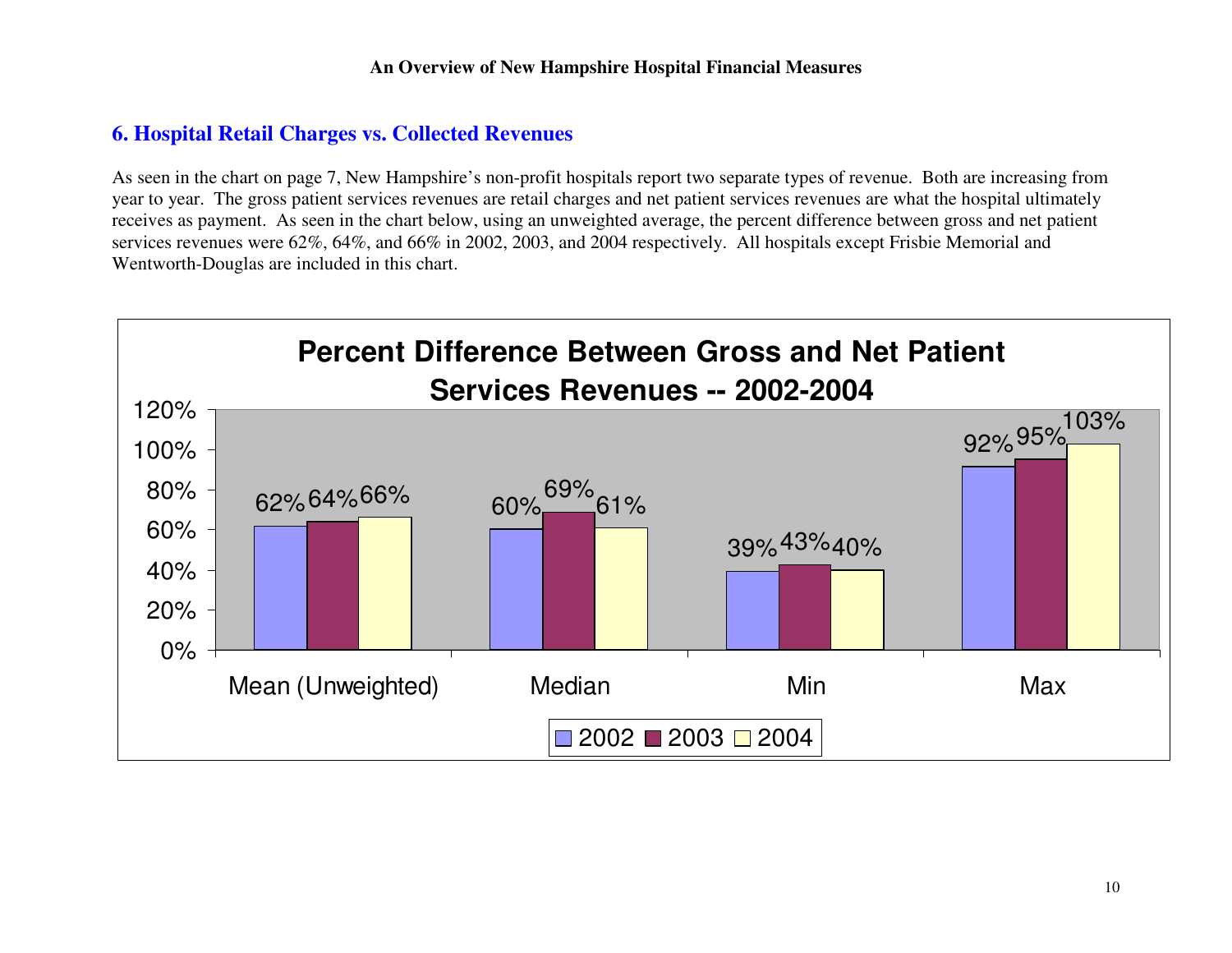The chart below depicts the unweighted average percent difference between gross and net patient services revenues across the three years by hospital. The highest unweighted average percent difference was Catholic Medical Center at 95% and the lowest was Alice Peck Day at 41%. Neither Frisbie Memorial nor Wentworth-Douglas provided data for the calculations.

The hospitals indicated with maroon bars are those with the ten highest revenue amounts for both gross patient services revenue and net patient services revenue (taken from the charts on pages 8 and 9). The hospitals with the highest revenues also tend to have higher markups.

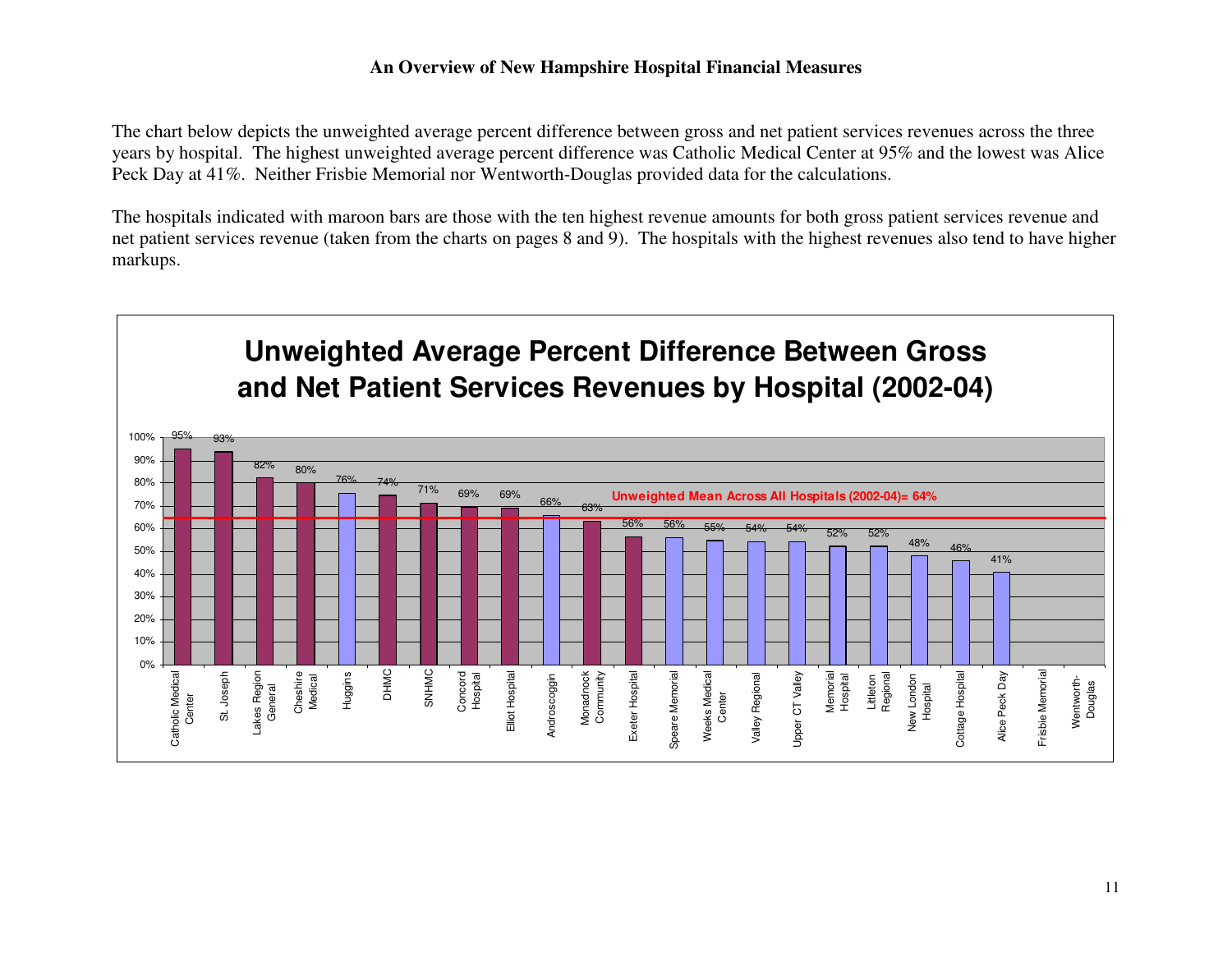To provide more detail from the prior page, the chart below details the percent difference between gross and net patient services revenues for each hospital for each of the three years. It is sorted using the three year average found on the prior page. St. Joseph did not report 2004 data. Frisbie Memorial and Wentworth-Douglas did not report data for all three years.

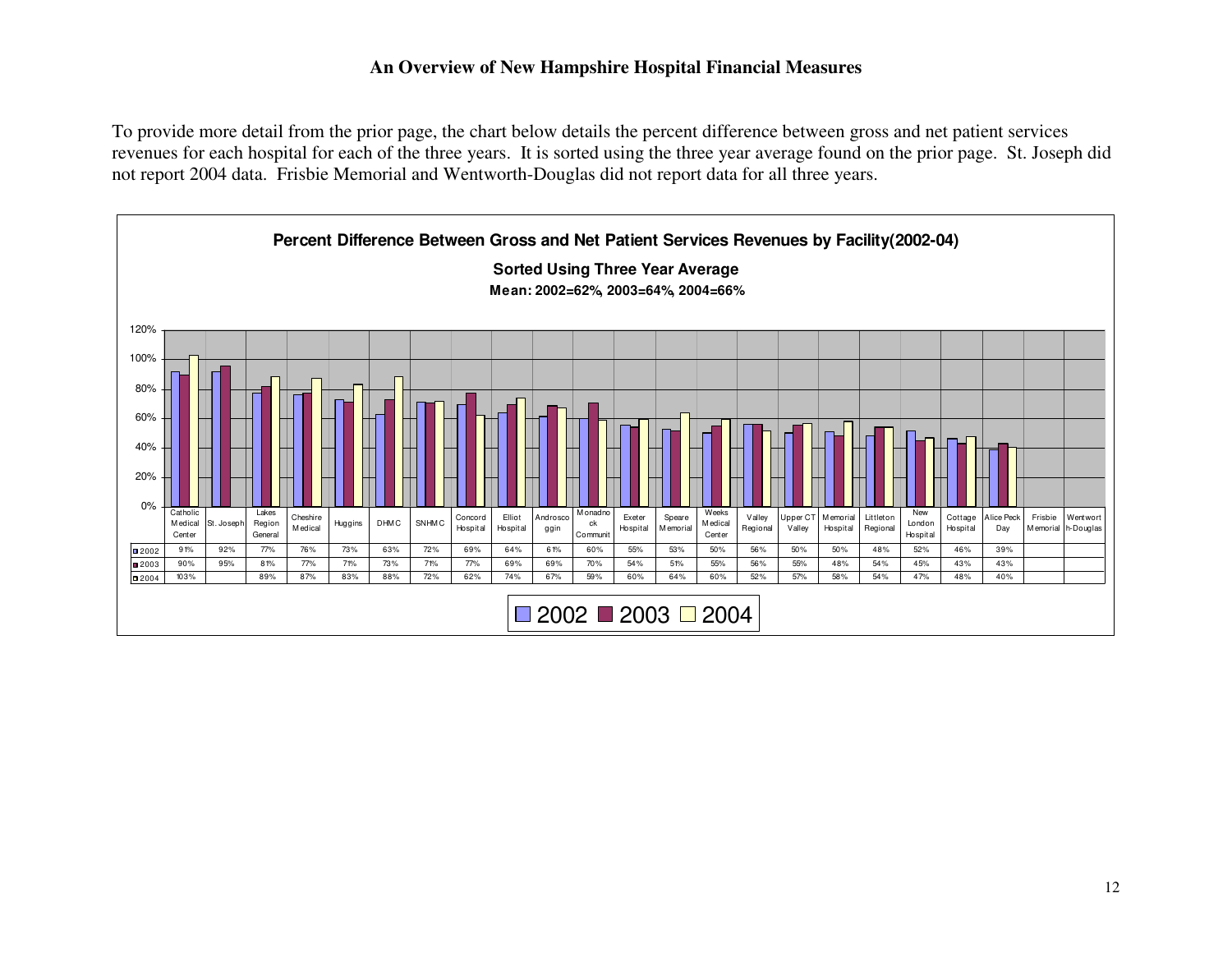# **7. Bad Debt**

The chart below shows the unweighted average percentage of bad debt to gross patient services revenues for each hospital for all three years combined. Neither Frisbie Memorial nor Wentworth-Douglas provided gross patient services revenue data for the calculations.

The hospitals indicated with maroon bars are those with the ten highest revenue amounts for both gross patient services revenue and net patient services revenue (taken from the charts on pages 8 and 9).

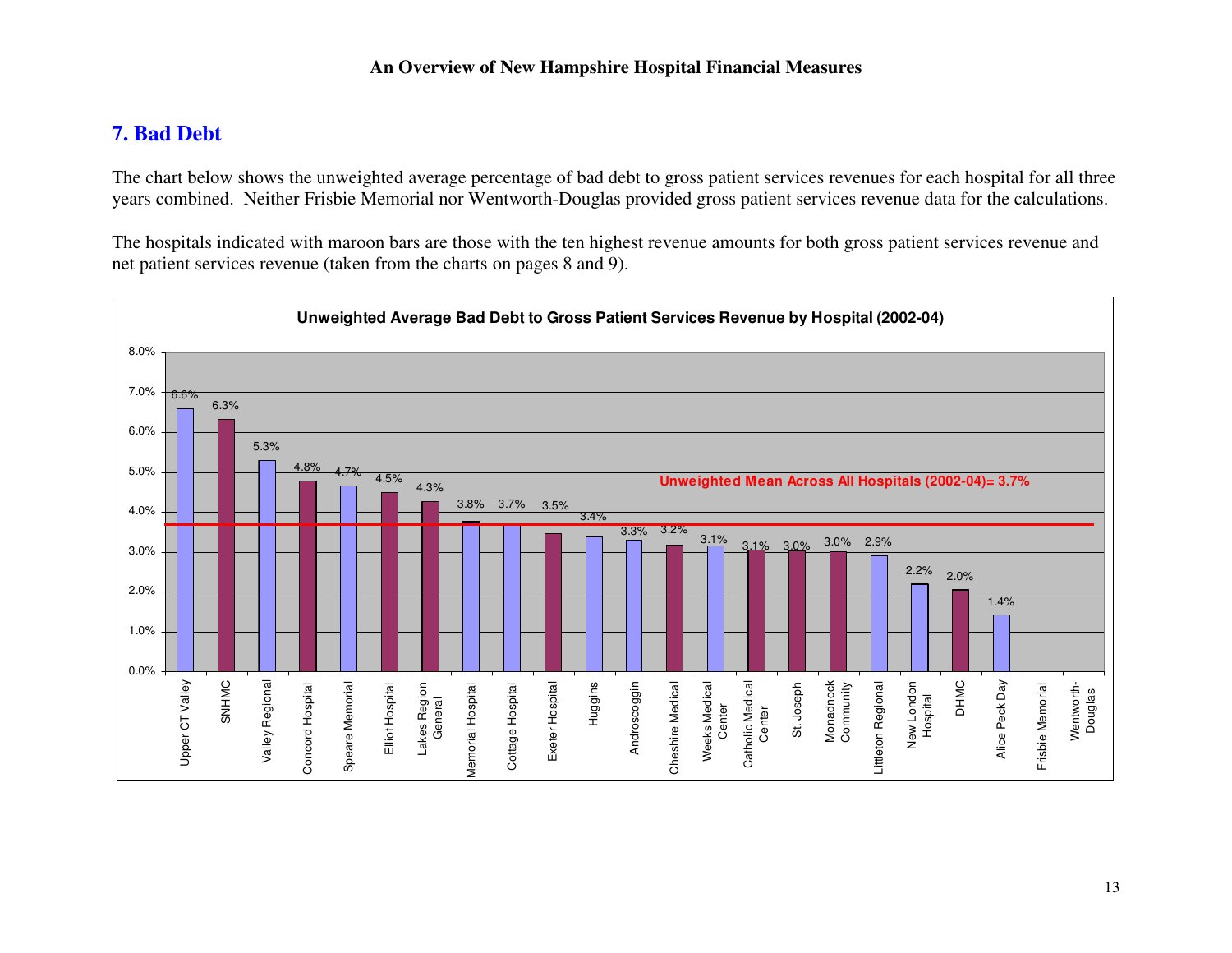To provide more detail from the prior page, the following chart shows the percentage of bad debt to gross patient services revenue by hospital for each of the three years. It is sorted using the three year average found on the prior page.

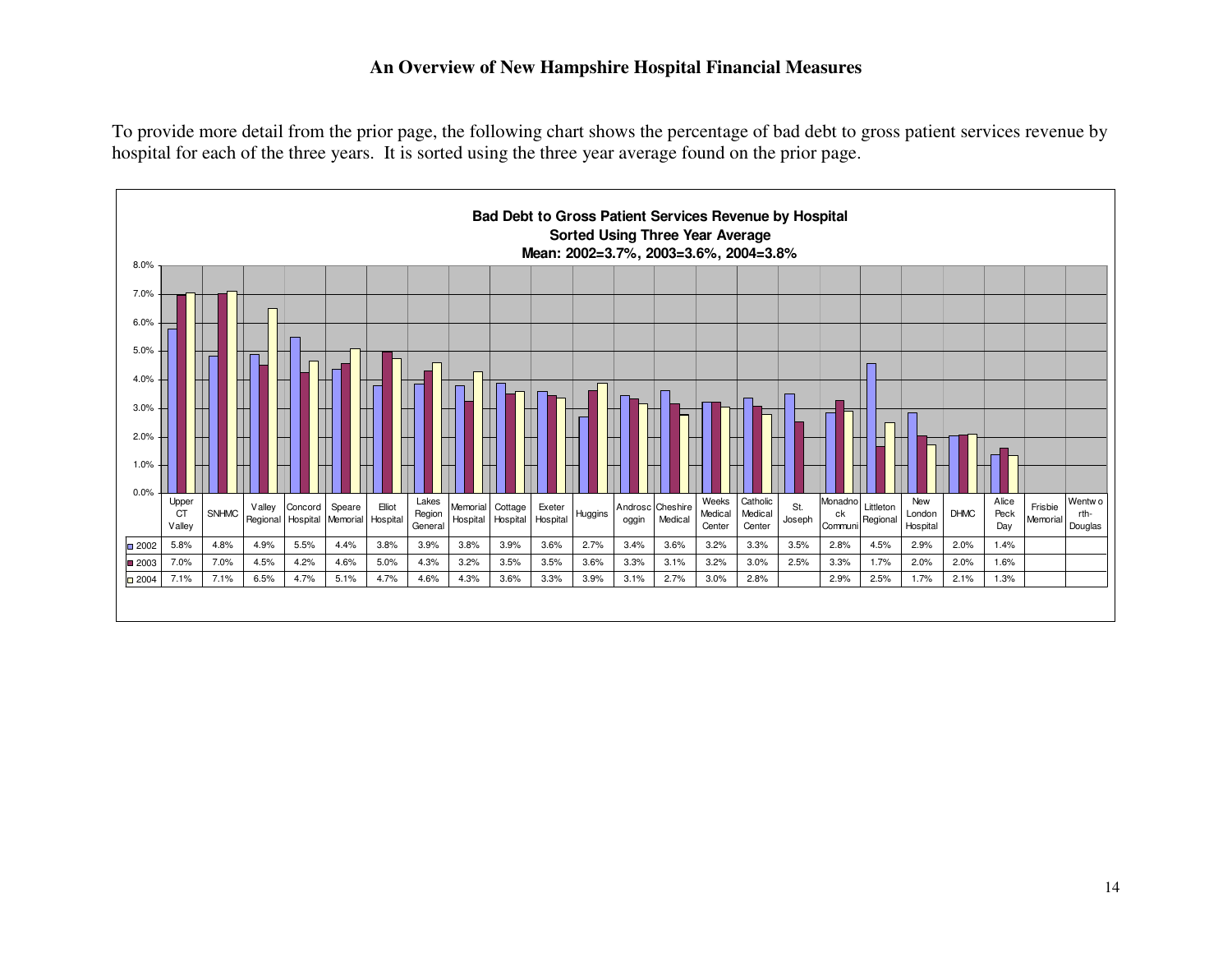The bad debt figures in the hospital financials are reported in terms of charges versus actual costs associated with bad debt. Due to this, it was necessary to adjust the data in order to provide a truer picture of the percentage of bad debt services delivered. To adjust the data, the net patient services revenues were divided by the gross patient services revenues. This ratio was then multiplied by the bad debt charges reported by the hospital. As shown in the below chart, the adjusted data of the unweighted average ratio of bad debt to gross patient services is less than the unadjusted data.

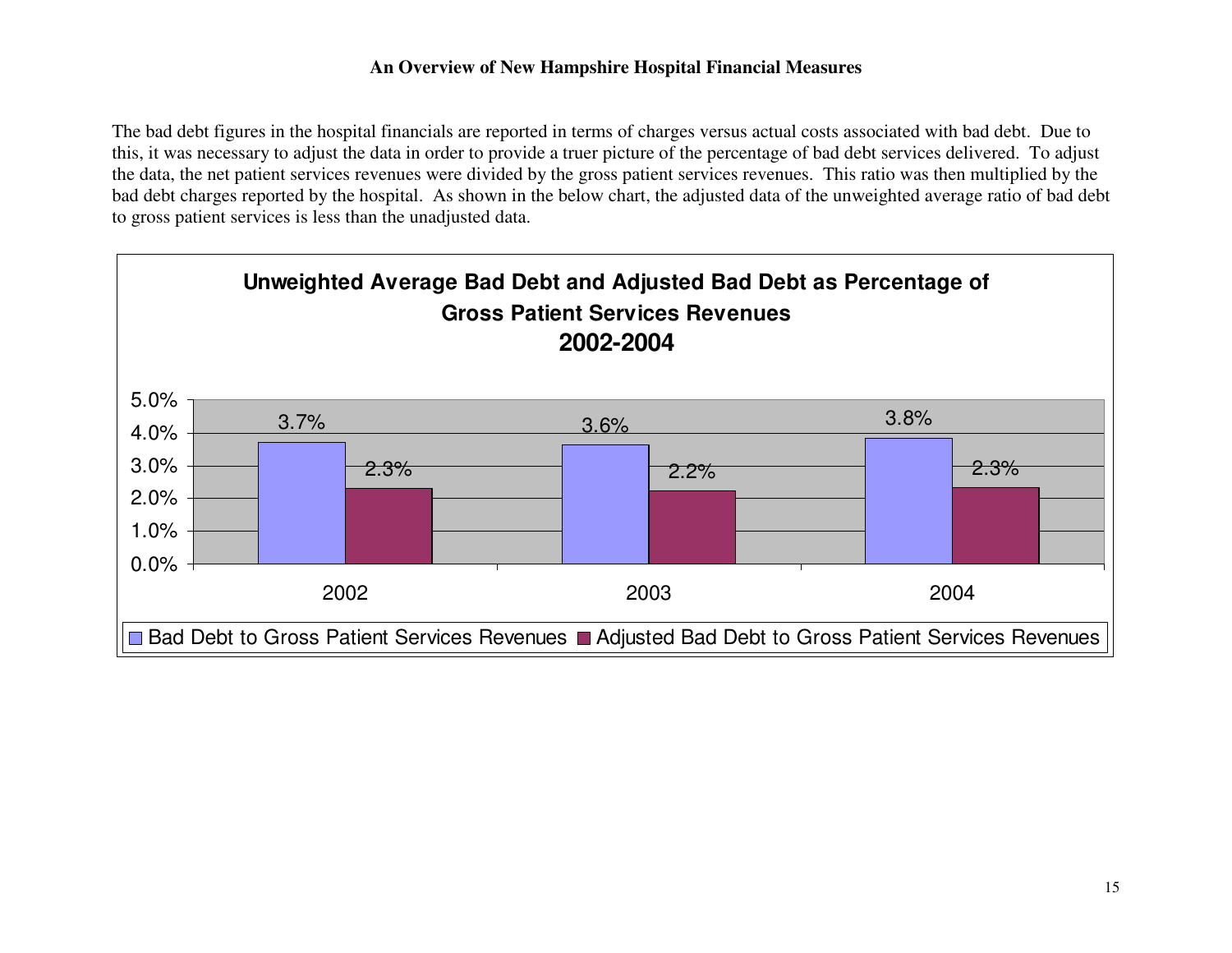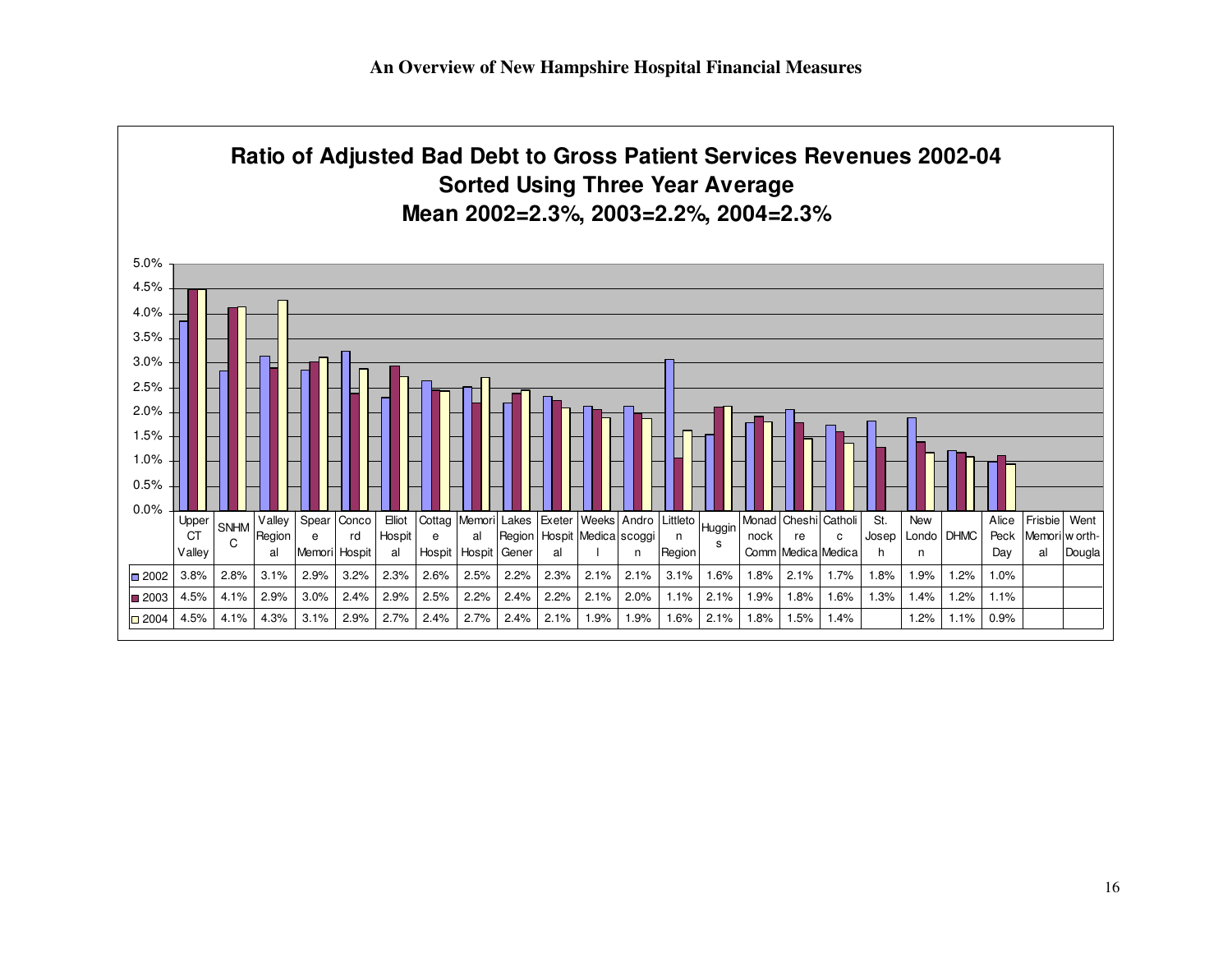# **8. Charity Care9**

All of the hospitals examined reported the amount of charity care<sup>10</sup> provided in terms of charges to render services versus cost<sup>11</sup>. The chart below depicts the unweighted average ratio of charity care charges to gross patient services revenues (retail charges).



<sup>&</sup>lt;sup>9</sup> Community benefits reporting is different from charity care. Several of the audited financial statements reviewed provided high level community benefits information.

 $10$  Charity Care = Services for which hospitals neither expected to receive nor did receive payment for services rendered.

 $11$  St. Josephs Hospital charity care charges data for 2004 was not reported.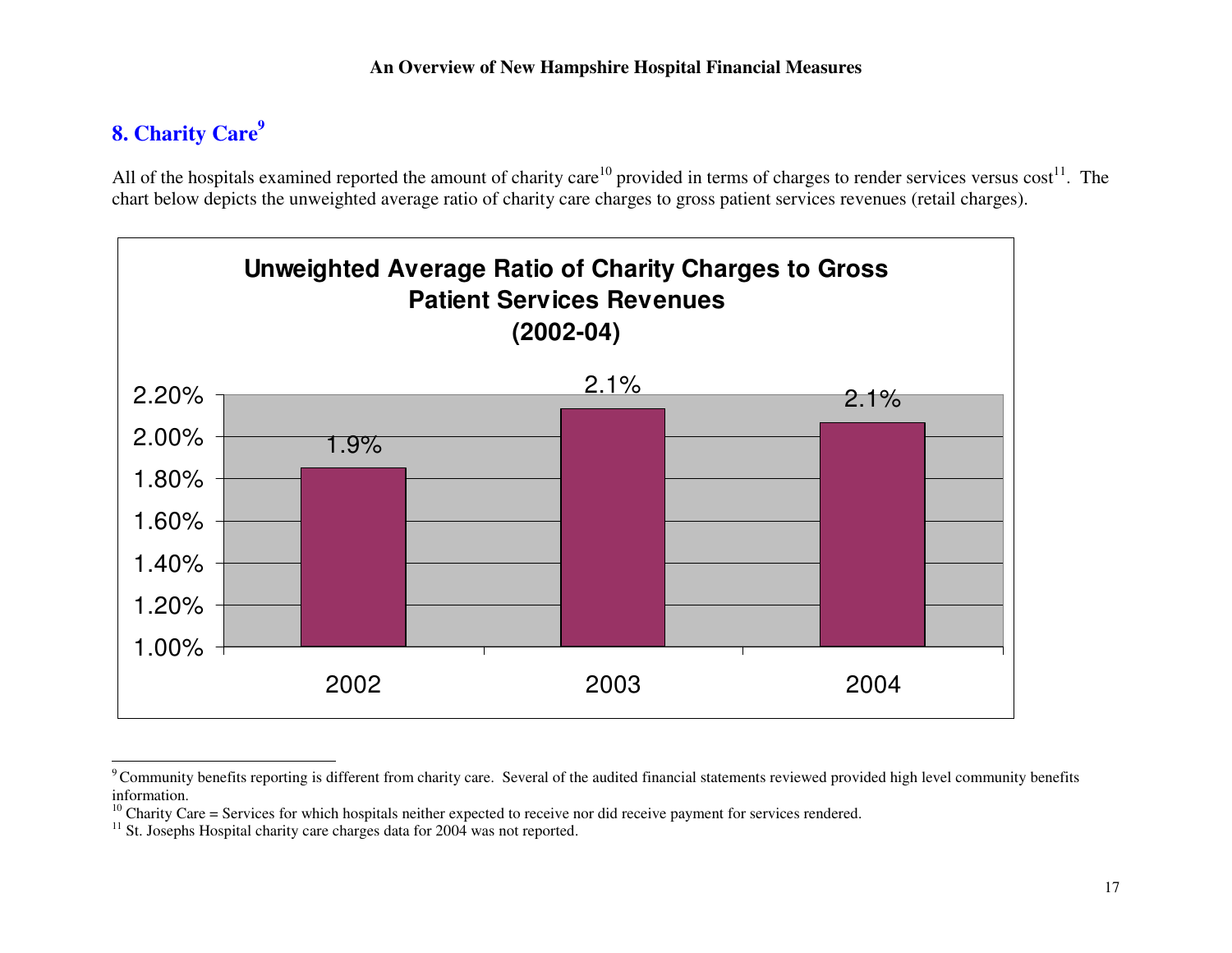All 23 of the hospitals in this report stated their total charity **charges** for each of the three years, with the exception of St. Joseph Hospital that did not report 2004 charity care charges. In contrast, traditional charity care **costs** were reported by 13 of the 23 hospitals (57%). The following 10 hospitals did not report charity care costs: Catholic Medical Center, Cheshire, Concord, Elliot, Exeter, LRGH, Memorial Hospital, Southern New Hampshire Medical Center, St. Joseph Hospital, and Wentworth-Douglas Hospital.

Because only 13 of the hospitals reported charity care costs in addition to charity care charges, and because hospital patient services revenues are retail charges that individual hospitals may set, the following chart was developed as a way to adjust the data so that the highly variable, individually-set hospital charge amounts had less impact on the percentage of charity care actually delivered.

To adjust the data, the net patient services revenues were divided by the gross patient services revenues. This ratio was then multiplied by the total charity care charges reported by the hospital. As shown in the below chart, the adjusted data of the unweighted average ratio of charity charges to gross patient services is less than the unadjusted data shown on page 17.

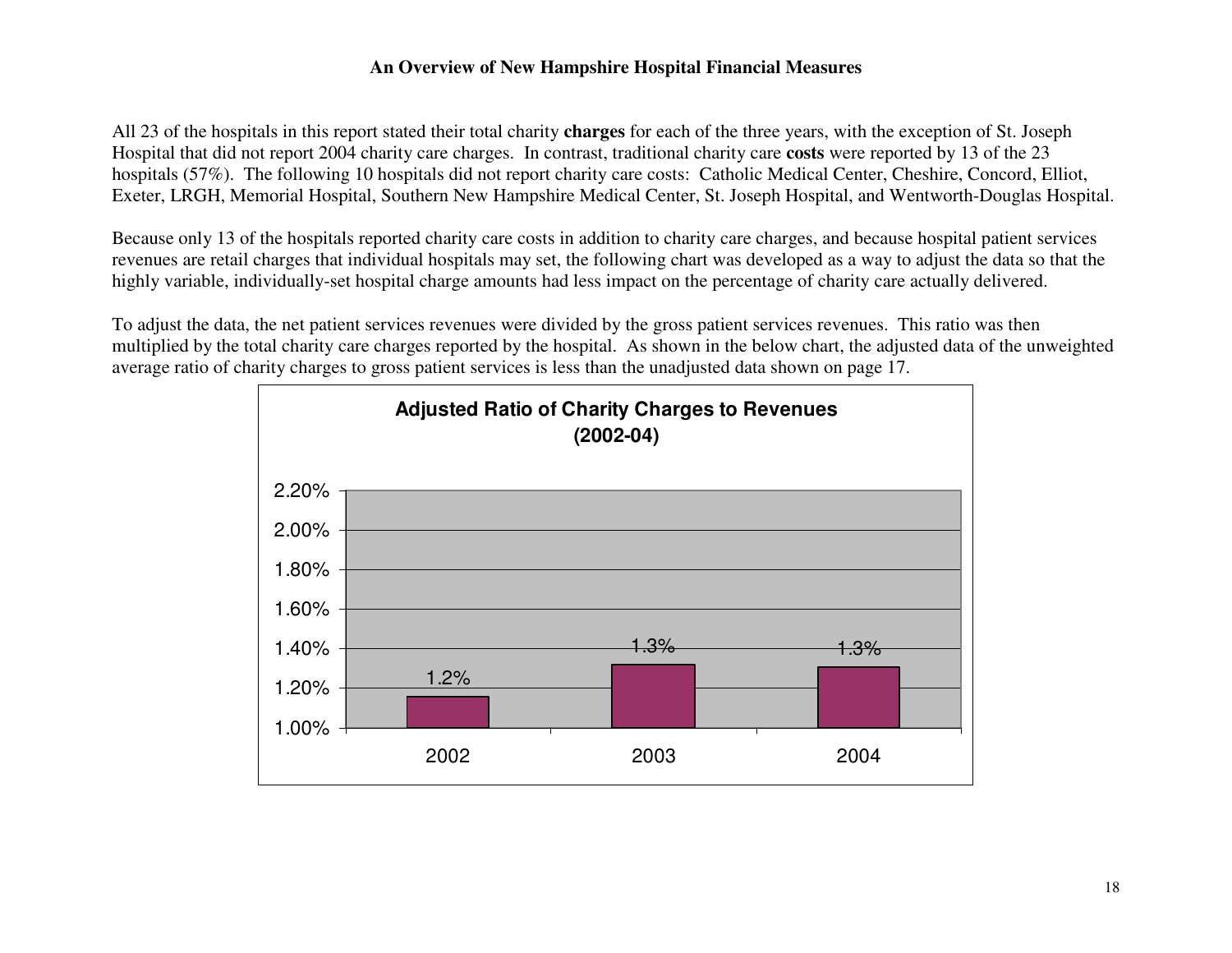The following three charts provide 2002, 2003, and 2004 hospital-specific ratios comparing charity care charges to gross patient services revenues with the adjusted charity care charges to gross patient services revenues. The charts show that the specific relationship to the main may change when the revenue is adjusted. For example, Speare Memorial is at the mean for adjusted revenues, while it is below the mean when the revenues are not adjusted. Both Frisbie Memorial and Wentworth-Douglass Hospital did not report gross patient services revenues for the calculation.

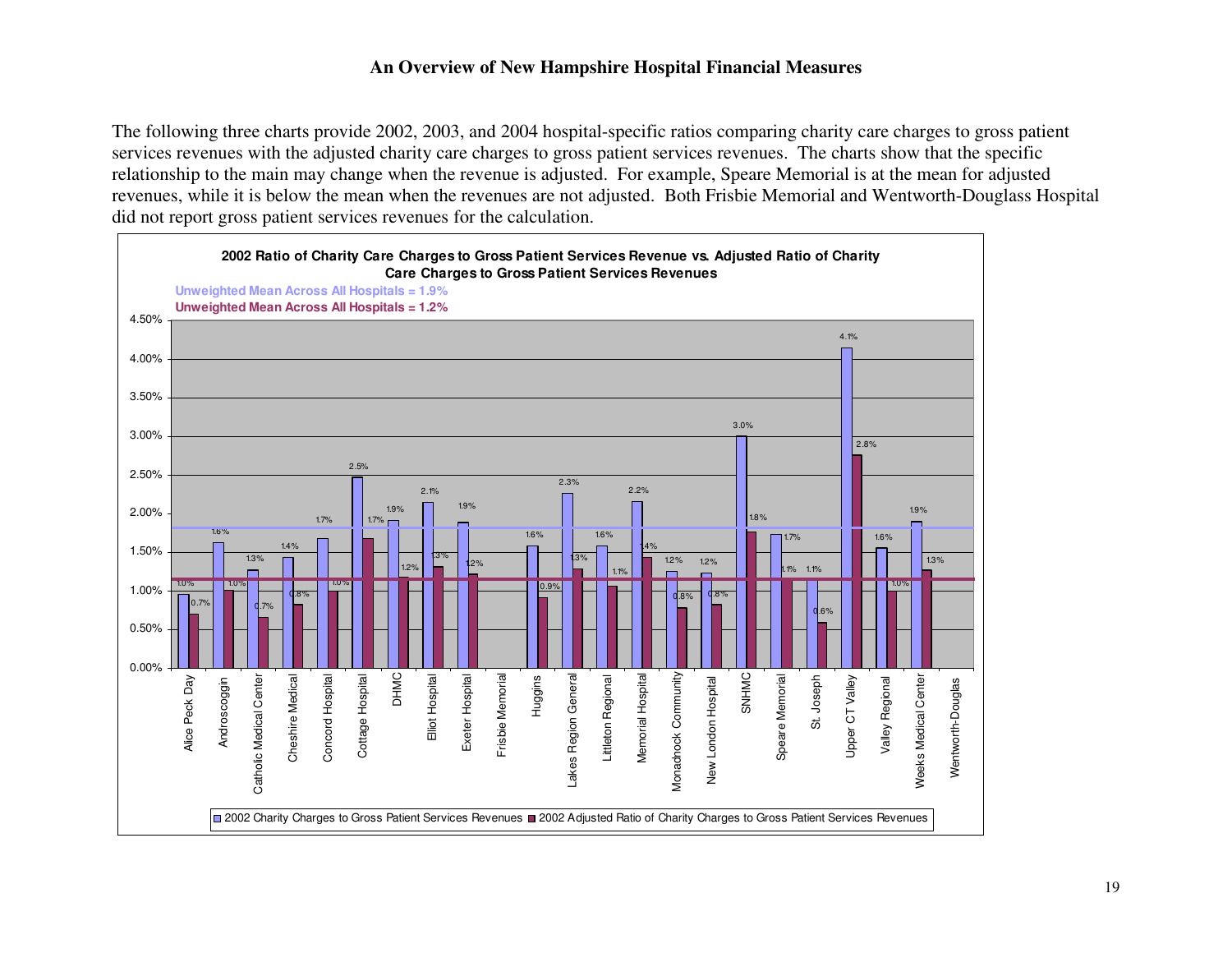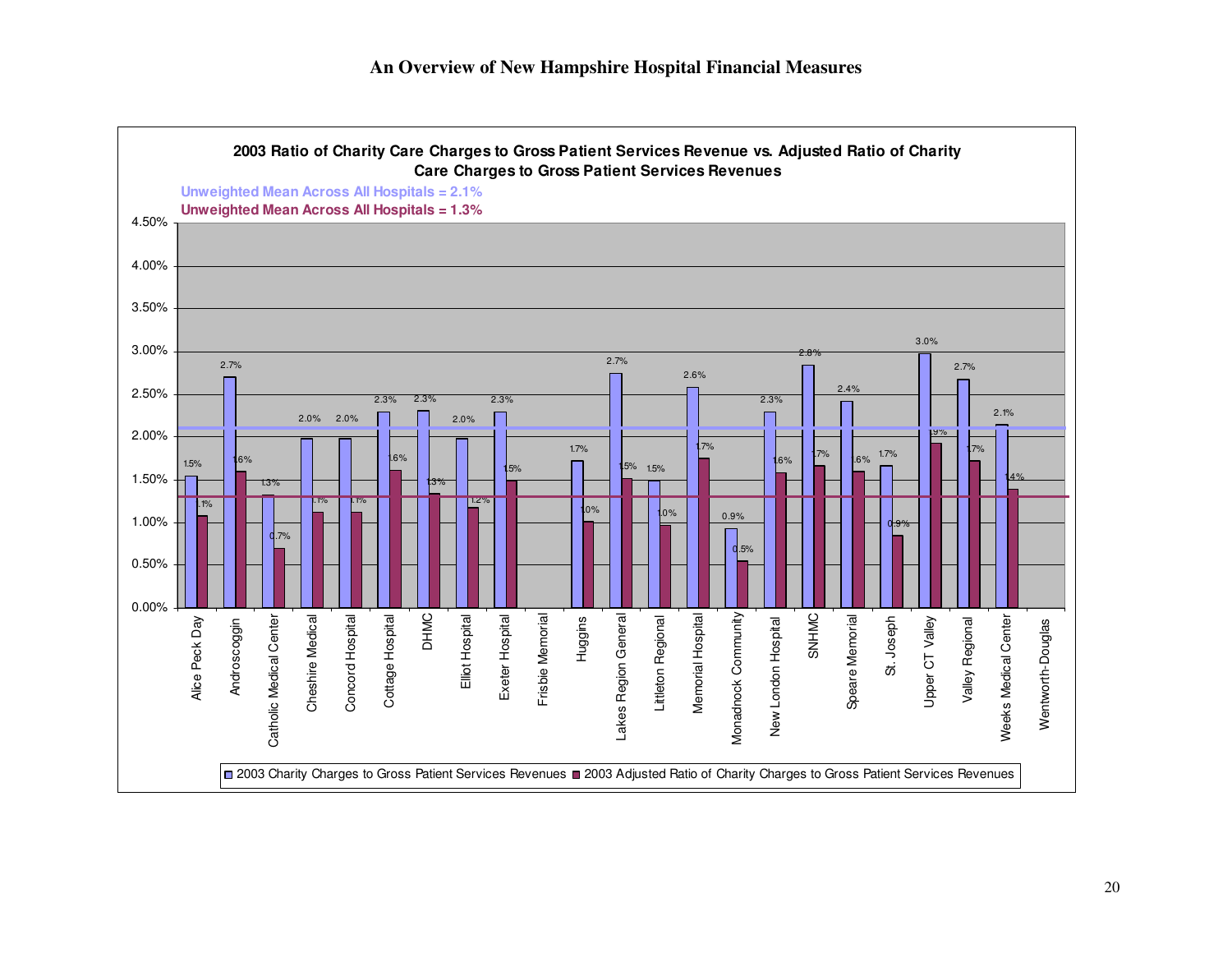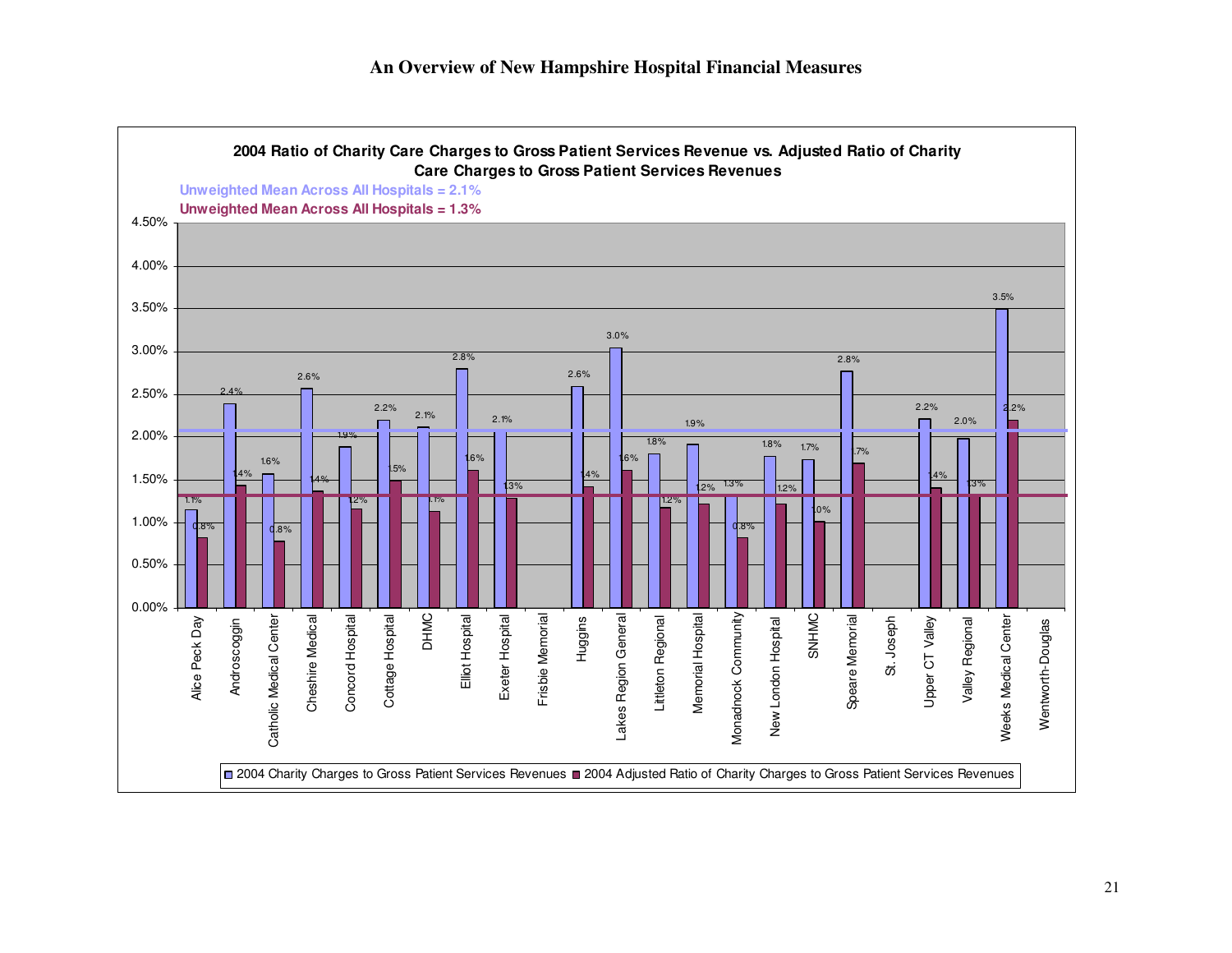The graph below contains the unadjusted data only (blue bar) from the graph on page 21, however, it is sorted in descending rank order versus alphabetically.

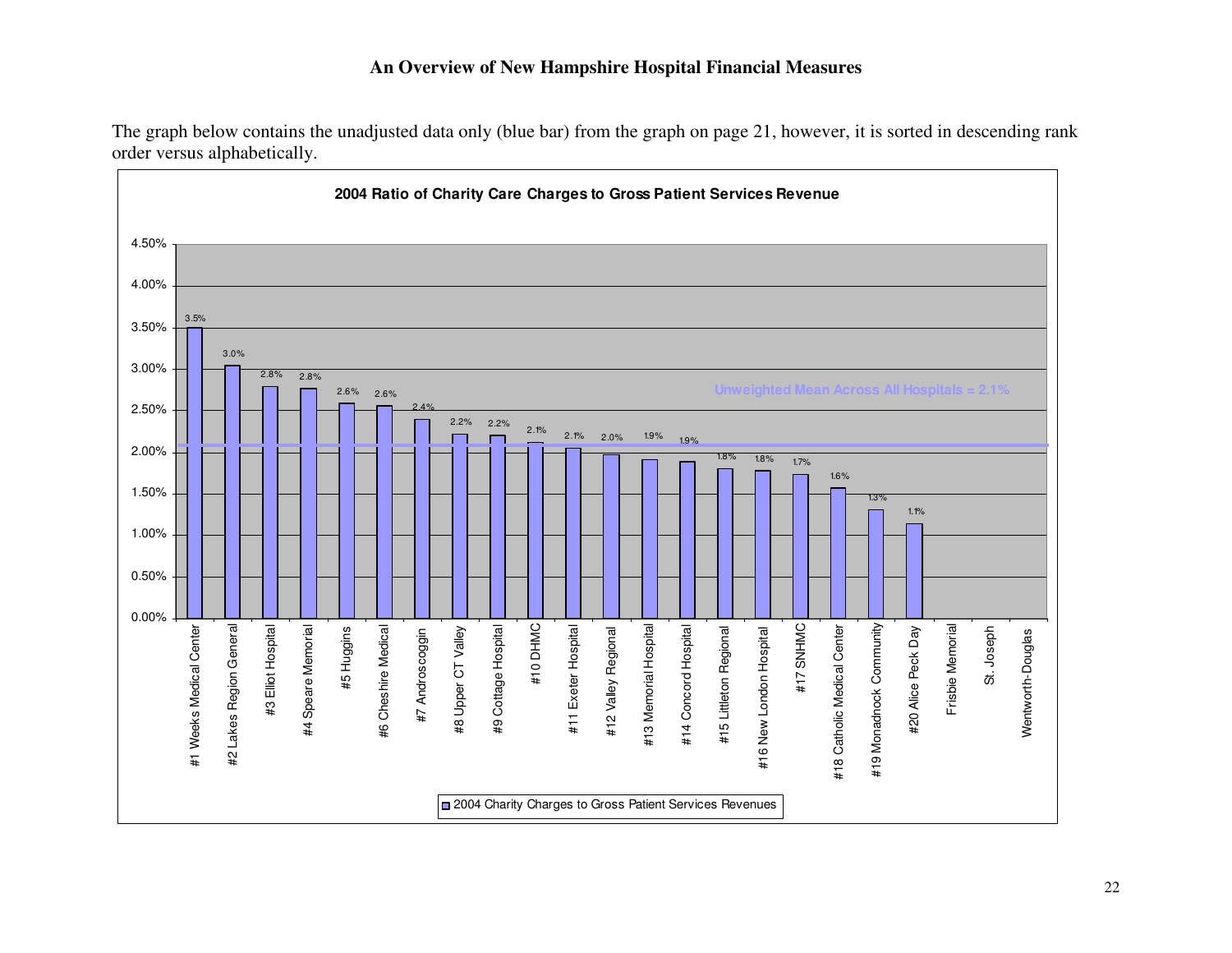The graph below contains the adjusted data only (maroon bar) from the graph on page 21, however, it is sorted in descending rank order versus alphabetically. The rank in ( ) is the rank from the prior page for comparison purposes. There are some changes in the ranking from the prior page.

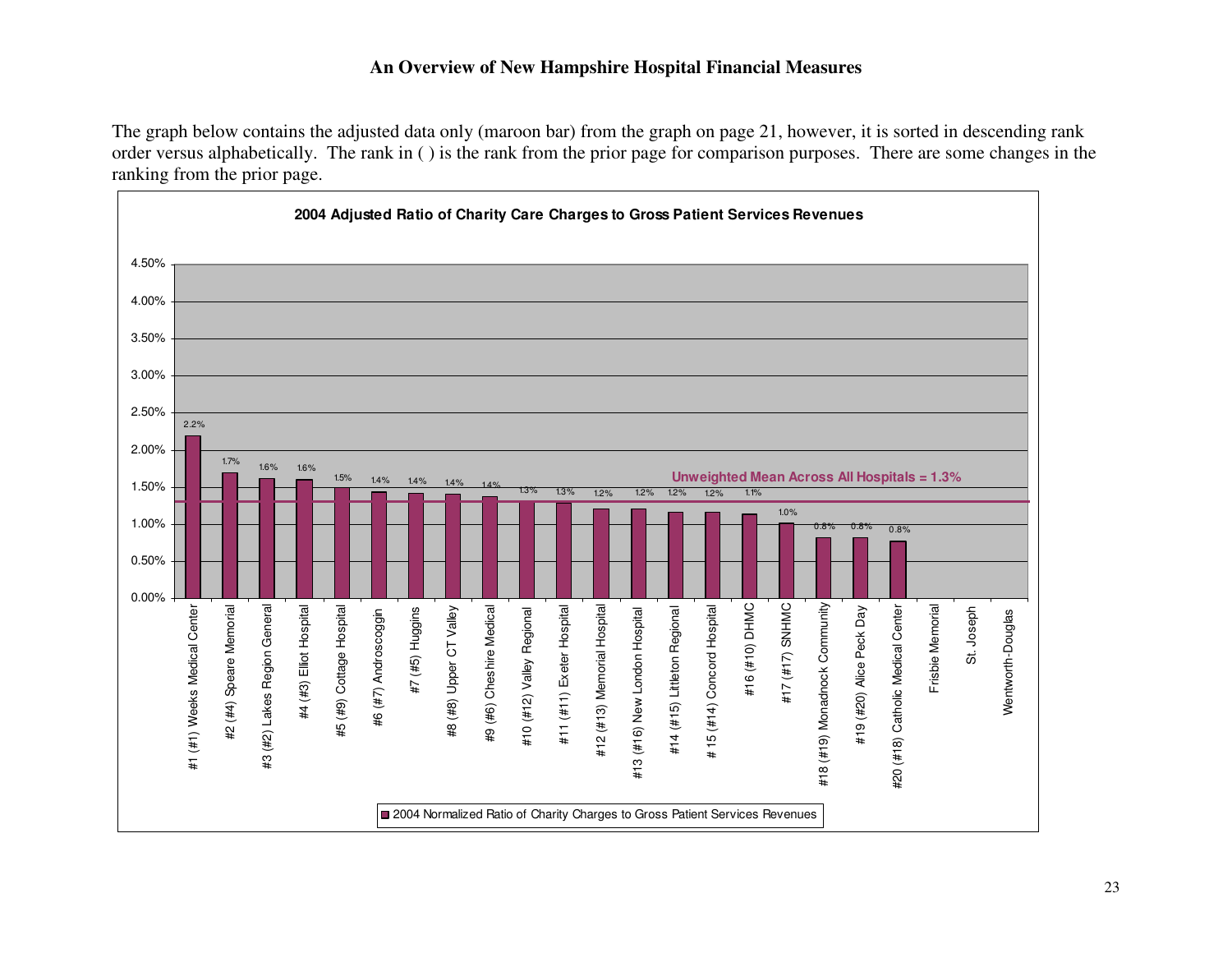# **9. Gross Total Margin**

The following chart shows the unweighed gross total margin<sup>12</sup> calculated across all New Hampshire hospitals for  $2002-2004^{13}$ .



<sup>&</sup>lt;sup>12</sup> Hospital Gross Total Margin calculated as: (Gross Revenues less Gross Expenses) / Gross Revenues

<sup>&</sup>lt;sup>13</sup> The NH Hospital Association calculates Operating Margin on their trending reports posted quarterly to

http://www.nhha.org/nhha/healthcare\_data/index.php#Trend. The Operating Margin calculated by NHHA was 4.6%, 6.1%, and 5.6% for 2002, 2003, and 2004, respectively.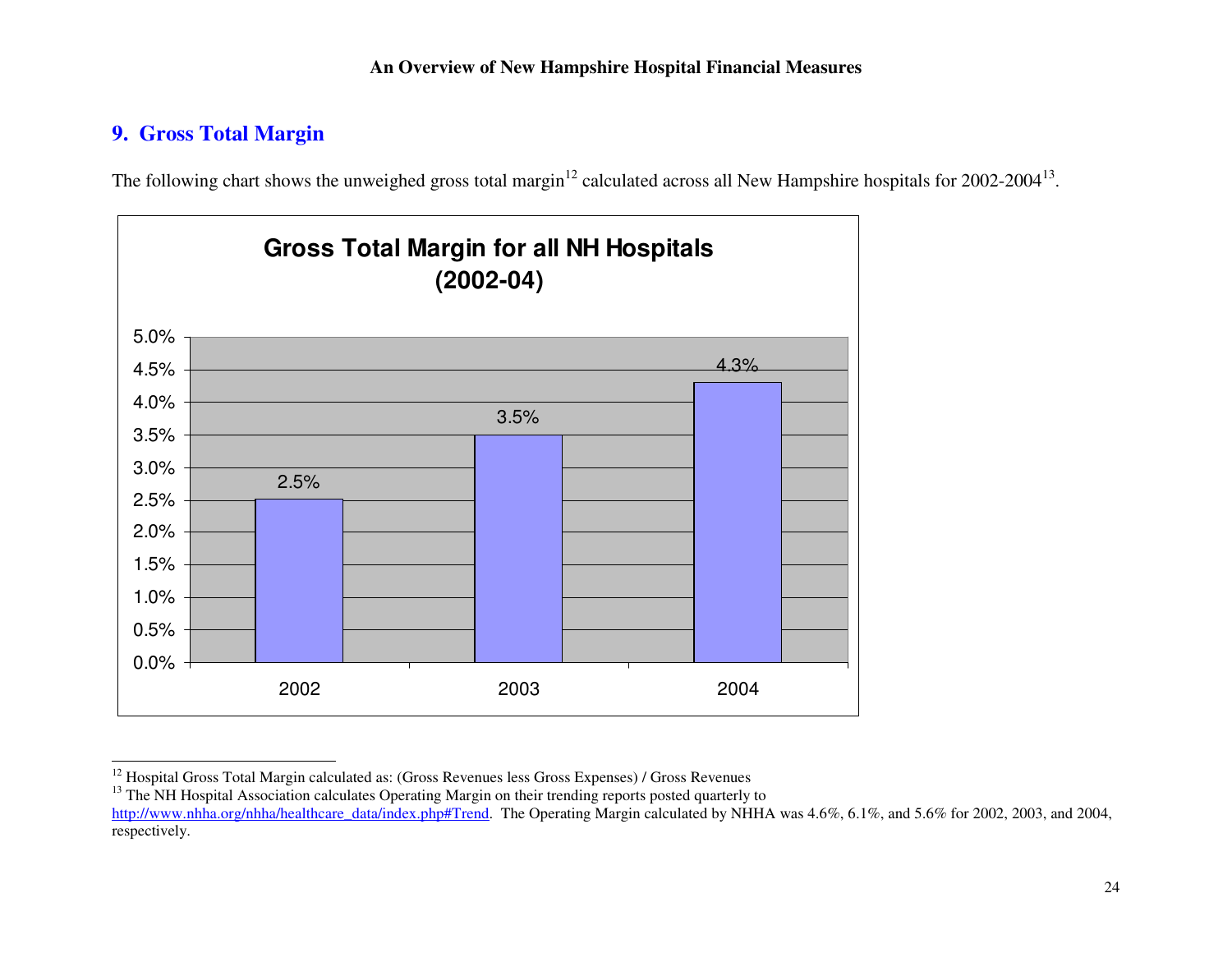The following chart shows that the unweighted gross total margins for New Hampshire hospitals for years 2002, 2003, and 2004. The majority of the hospitals demonstrate increasing total margins from year to year. Lakes Region consistently demonstrates a loss.

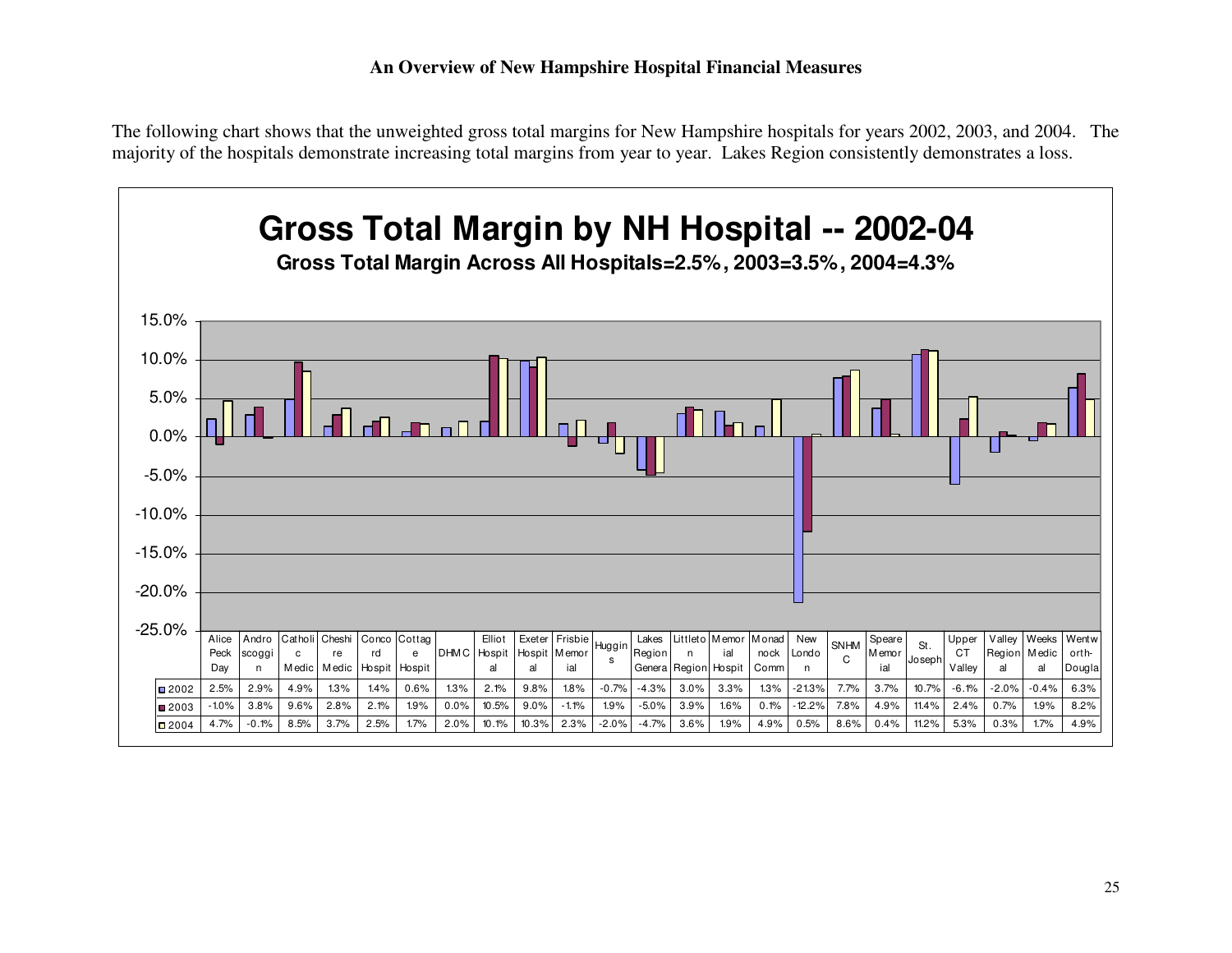The following chart describes the unweighted gross total margins by hospital for 2004, sorted in descending order. The number format "#x (#x)" proceeding the name of the hospital is for comparative purposes. The first "#" is the ranking gross total margin. The second "(#)" is the ranking of the Adjusted Ratio of Charity Care Charges to Gross Patient Services Revenues. Frisbie Memorial, St. Josephs and Wentworth-Douglas Hospital do not have a ranking due to unreported data.

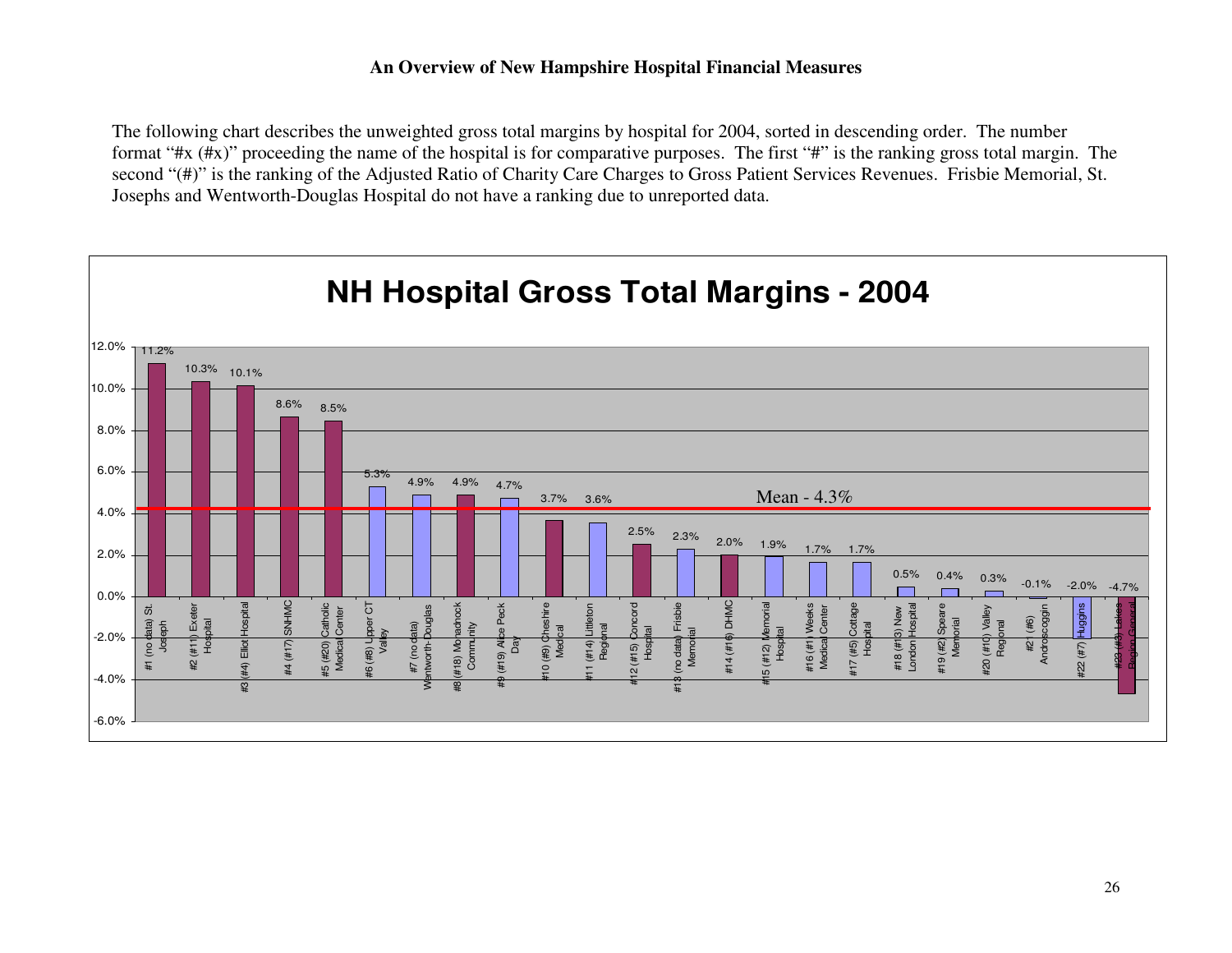The following table is the same data as the ranking information shown on the prior graph, but in a tabular format. The hospitals in redhave the ten highest revenue amounts for both gross patient and net services revenues.

|                                |                           | <b>Adjusted Charity Care</b><br><b>Charges to Gross Patient</b> |
|--------------------------------|---------------------------|-----------------------------------------------------------------|
|                                | <b>Gross Total Margin</b> | <b>Services Revenues</b>                                        |
| 2004                           | Ranking (p.24)            | <b>Ranking (p.21)</b>                                           |
| St. Joseph                     | 1                         | No data reported                                                |
| <b>Exeter Hospital</b>         | $\overline{2}$            | 11                                                              |
| <b>Elliot Hospital</b>         | 3                         | $\overline{4}$                                                  |
| <b>SNHMC</b>                   | 4                         | 17                                                              |
| <b>Catholic Medical Center</b> | 5                         | 20                                                              |
| <b>Upper CT Valley</b>         | 6                         | 8                                                               |
| Wentworth-Douglas              | $\overline{7}$            | No data reported                                                |
| <b>Monadnock Community</b>     | 8                         | 18                                                              |
| Alice Peck Day                 | 9                         | 19                                                              |
| <b>Cheshire Medical</b>        | 10                        | 9                                                               |
| <b>Littleton Regional</b>      | 11                        | 14                                                              |
| <b>Concord Hospital</b>        | 12                        | 15                                                              |
| Frisbie Memorial               | 13                        | No data reported                                                |
| <b>DHMC</b>                    | 14                        | 16                                                              |
| <b>Memorial Hospital</b>       | 15                        | 12                                                              |
| <b>Weeks Medical Center</b>    | 16                        | $\mathbf{1}$                                                    |
| <b>Cottage Hospital</b>        | 17                        | 5                                                               |
| New London Hospital            | 18                        | 13                                                              |
| <b>Speare Memorial</b>         | 19                        | $\overline{2}$                                                  |
| <b>Valley Regional</b>         | 20                        | 10                                                              |
| Androscoggin                   | 21                        | 6                                                               |
| Huggins                        | 22                        | $\overline{7}$                                                  |
| <b>Lakes Region General</b>    | 23                        | 3                                                               |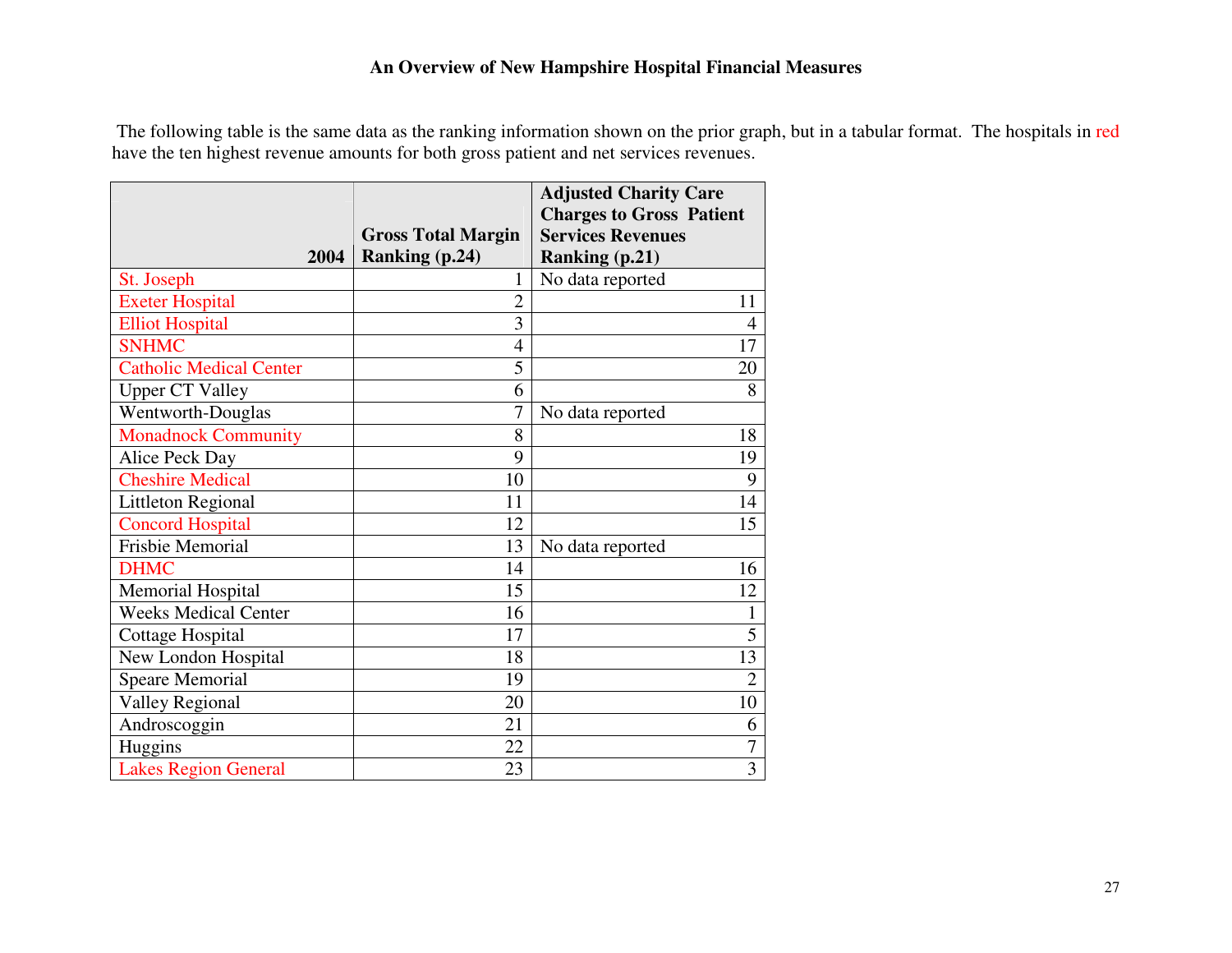This final chart displays summary data for adjusted bad debt, adjusted charity care, and ranking of gross total margin. The chart below shows the cumulative amount of adjusted bad debt and adjusted charity care as percentages of gross patient services revenues for 2004 data. It is sorted in cumulative descending order.

The "# x" next to each hospital name represents the ranking for that hospital in terms of gross total margin. For example, Upper Connecticut Valley has the highest bad debt and charity care percentages, but was #6 in terms of gross total margin.

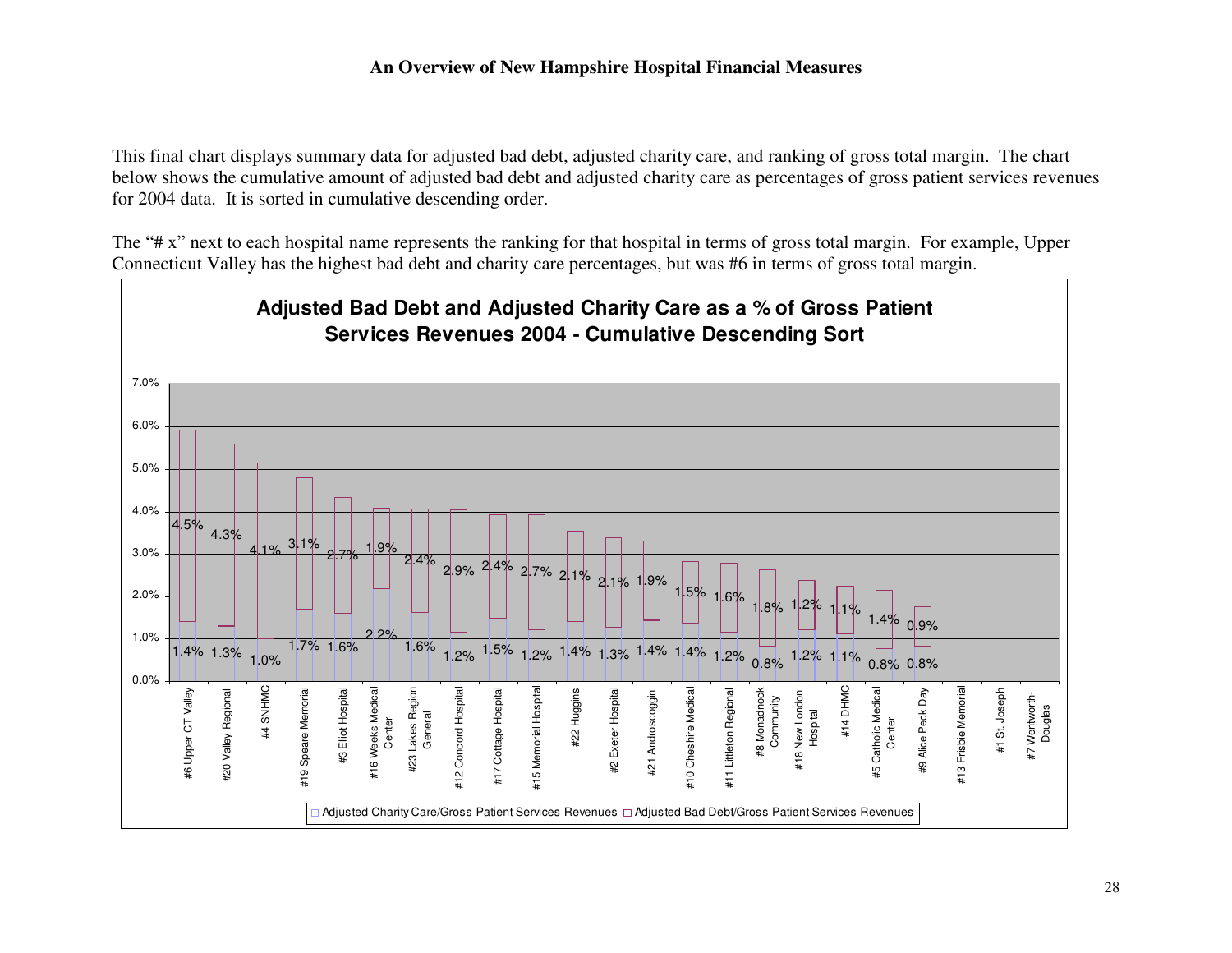The following table is the same data as the ranking information shown on the prior graph, but in a tabular format. The hospitals in red have the ten highest revenue amounts for both gross patient and net services revenues.

|                                |                           | <b>Bad Debt and</b><br><b>Adjusted Charity Care</b> |
|--------------------------------|---------------------------|-----------------------------------------------------|
|                                |                           | as a % of Gross                                     |
|                                |                           | <b>Patient Services</b>                             |
|                                | <b>Gross Total Margin</b> | <b>Revenues Cumulative</b>                          |
| 2004                           | Ranking (p.24)            | <b>Ranking (p.26)</b>                               |
| St. Joseph                     | 1                         | Not reported                                        |
| <b>Exeter Hospital</b>         | $\overline{2}$            | 12                                                  |
| <b>Elliot Hospital</b>         | 3                         | 5                                                   |
| <b>SNHMC</b>                   | $\overline{4}$            | $\overline{2}$                                      |
| <b>Catholic Medical Center</b> | 5                         | 17                                                  |
| <b>Upper CT Valley</b>         | 6                         | $\mathbf{1}$                                        |
| Wentworth-Douglas              | $\overline{7}$            | Not reported                                        |
| <b>Monadnock Community</b>     | 8                         | 15                                                  |
| Alice Peck Day                 | 9                         | 20                                                  |
| <b>Cheshire Medical</b>        | 10                        | 14                                                  |
| <b>Littleton Regional</b>      | 11                        | 16                                                  |
| <b>Concord Hospital</b>        | 12                        | 7                                                   |
| <b>Frisbie Memorial</b>        | 13                        | Not reported                                        |
| <b>DHMC</b>                    | 14                        | 18                                                  |
| <b>Memorial Hospital</b>       | 15                        | 8                                                   |
| <b>Weeks Medical Center</b>    | 16                        | 10                                                  |
| <b>Cottage Hospital</b>        | 17                        | 11                                                  |
| New London Hospital            | 18                        | 19                                                  |
| <b>Speare Memorial</b>         | 19                        | 4                                                   |
| <b>Valley Regional</b>         | 20                        | 3                                                   |
| Androscoggin                   | 21                        | 13                                                  |
| Huggins                        | 22                        | 9                                                   |
| <b>Lakes Region General</b>    | 23                        | 6                                                   |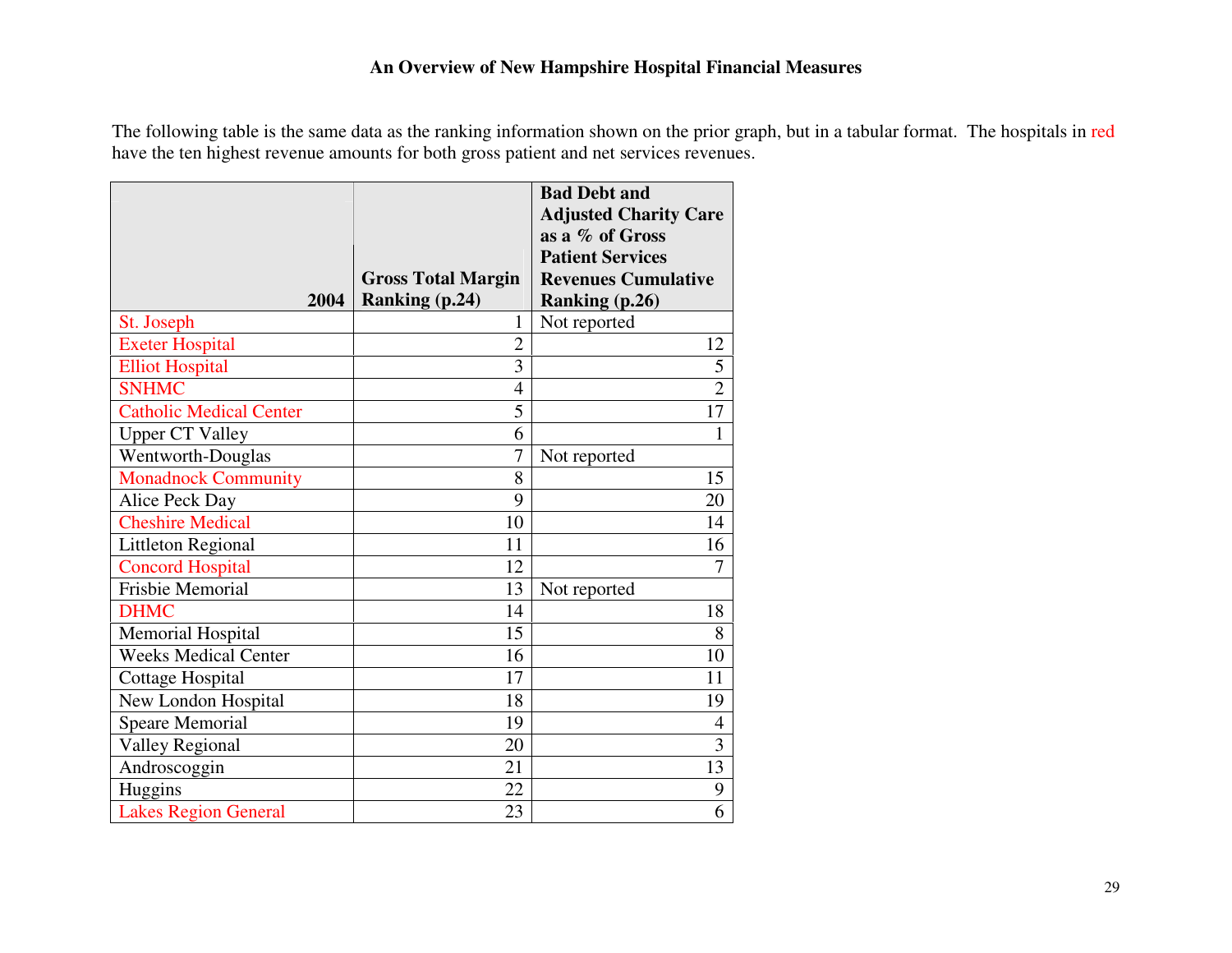# **10. General & Administrative Expenses**

The average ratio of functional selling and general expenses (G&A) to functional healthcare expenses was 27%, 25%, and 23% for 2002, 2003, and 2004 respectively. Dartmouth Hitchcock Medical Center did not report selling and general expenses. Catholic Medical Center's total functional expenses reported for 2003 differed between the 2003 and 2004 financial statements. The 2004 Catholic Medical Center statement figures were used for this report. Overall, selling and general expenses are decreasing, which suggests that they are becoming more administratively efficient.

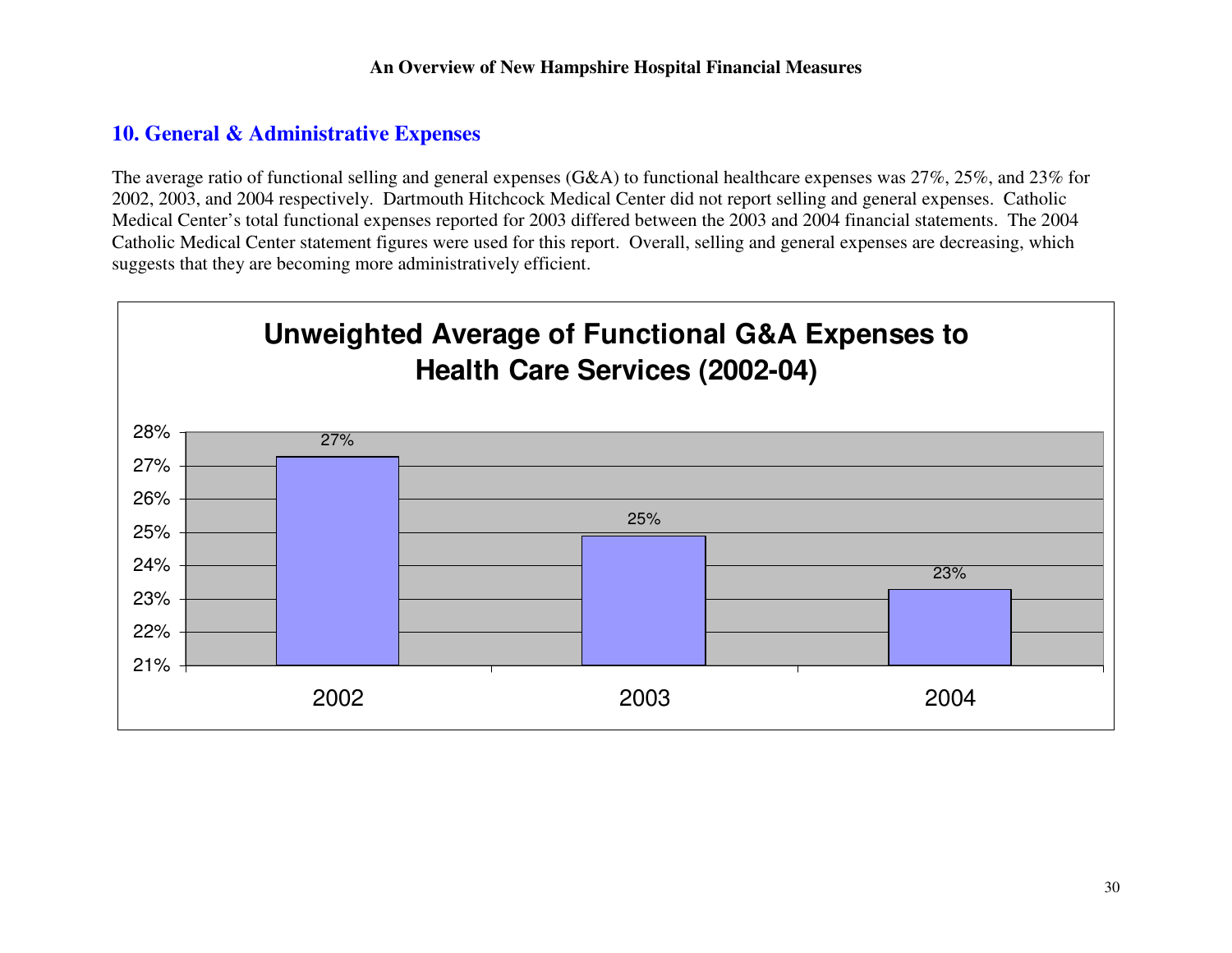# **11. Appendices**

### **Appendix A: Research Summary of State and Federal Actions re: Uninsured Discounts - Updated August 15, 2005**

A brief review of legislative efforts in other states and at the federal level was conducted in order to determine if other states were requiring hospital providers to provide discounts to their uninsured patients. There does appear to be movement in this direction in several states. Additionally, both HCA and Tenet Healthcare, two of the nation's largest for-profit hospital chains, both have discount programs for the uninsured. Tenet Healthcare's discount was announced in March of 2005 as part of a settlement that guarantees uninsured patients discounts to those equal of managed care providers *regardless of the patient's income*. The NH Health Access and NH Medication Bridge programs both have income restrictions. HCA announced on their website in 2005 a "managed care like discount" for the uninsured.

The following synopsis includes the web links to the core articles and references:

- 1. The NH Health Access Network and the NH Medication Bridge programs provide assistance to NH residents seeking medical care and pharmaceuticals. These programs are restricted to residents under certain income guidelines. http://www.healthynh.com/fhc/initiatives/access/NHHAN.php and http://www.healthynh.com/fhc/initiatives/access/medicationbridge.php
- 2. February 2004, CMS' Tommy Thompson issues letter to American Hospital Association blasting AHA and setting the record straight that hospitals can discount to uninsured. Source: http://www.hhs.gov/news/press/2004pres/20040219.html
- 3. CMS issues guidelines on uninsured and clarifies in Question 5 that discounting to uninsured is no different than other payer discounts. Source: http://www.cms.hhs.gov/FAQ\_Uninsured.pdf
- 4. March 2004, Advocates from Council of United Latinos (a CA group) in Florida argue that the uninsured should receive discounts of "about 135 percent of Medicare's required reimbursement rates." The CUL accuses Florida hospitals of "economic racism."<sup>14</sup> Source: http://www.cahi.org/article.asp?id=136
- 5. April 2004: 108<sup>th</sup> Congress introduces HB 4092. Title: To amend title XIX of the Social Security Act to require fair billing for hospital services provided to uninsured patients as a condition of Medicaid funding for a hospital. Would place a cap of 125% of payment amount on uninsured bills. Referred to House Subcommittee on Health. Source: http://www.theorator.com/bills108/hr4092.html
- 6. 2005: HCA announces a new, four part, charity policy including a "managed care like discount" for the uninsured. Source: www.hcahealthcare.com/cpm/Uninsured%20web%20document.doc

<sup>&</sup>lt;sup>14</sup> Group is also in Wall Street Journal article "Activist for Uninsured Needles Hospitals -- And Draws Blood" June 19, 2003.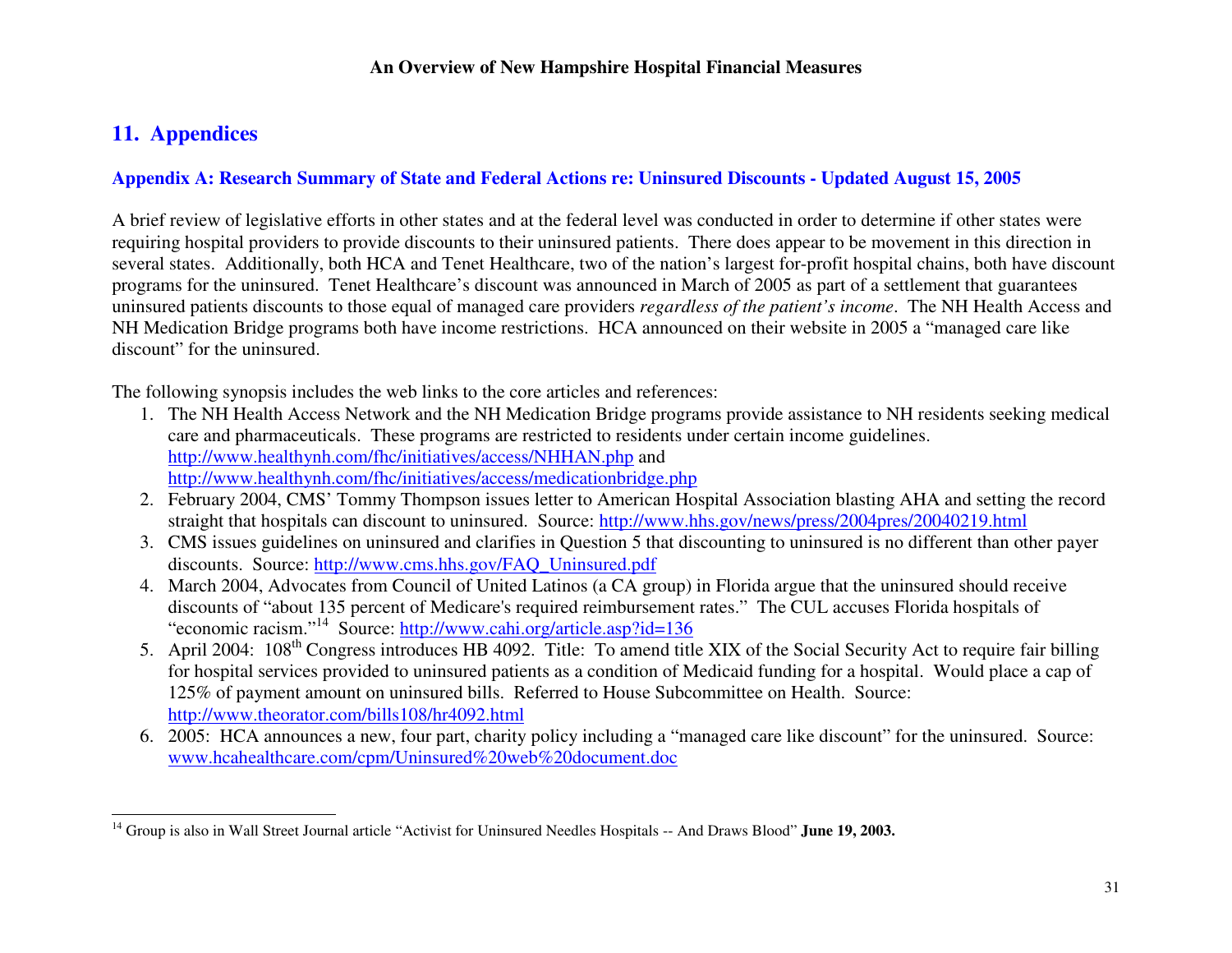- 7. March 2005: Tenet Healthcare announces that under a court settlement: "uninsured patients would be guaranteed discounts equal to those of managed care providers, regardless of the patient's income". Source: http://www.medicalnewstoday.com/medicalnews.php?newsid=21105
- 8. In 2005, TN SB 1903 passed senate to house; limits hospitals to charging 120 percent of Medicare for certain self-pay patients. Full copy of bill text cannot be found. Am unclear if signed into law. Source: http://www.ncsl.org/programs/health/uninsleg.htm -- National Conference of State Legislatures
- 9. May 2005, Congress examines nonprofit hospital status in wake of record earnings. Source: http://www.politicalnews.org/breaking/11221/congress-examines-nonprofit-hospitals.html
- 10. Maine's Dirigo Health reimburses providers the same rates paid by private insurers. Goal of covering uninsured is to "reduce bad debt and charity care costs." Source: http://www.umaine.edu/mcsc/MPR/Vol12No3/Treat/Treat.htm

### **Appendix B: Union Leader Article November 27, 2005**

# **Some hospitals have already made changes**

Lebanon - Beginning Jan. 1, Dartmouth-Hitchcock Medical Center will offer a 30 percent discount for uninsured patients.

The discounts will apply to services provided by both the Lebanon hospital and physicians affiliated with Dartmouth-Hitchcock Clinic around the state.

"We are doing this because we believe it's the right thing to do for our patients," said Mary Kay Boudewyns, vice president for revenue management at Dartmouth-Hitchcock. "It's really a fairness issue. Why should the uninsured have to pay more for their service than what most patients under insurance plans have to pay?"

Boudewyns said the change was triggered by a recognition of the growing number of uninsured individuals who don't qualify for financial assistance.

She said one study found that households making \$50,000 and more a year account for 90 percent of the increase in the numbers of uninsured over the past 10 years. "There's a shift in who the uninsured are, and in response to that, we need to think differently about how we help people be able to pay their bills for the care they need."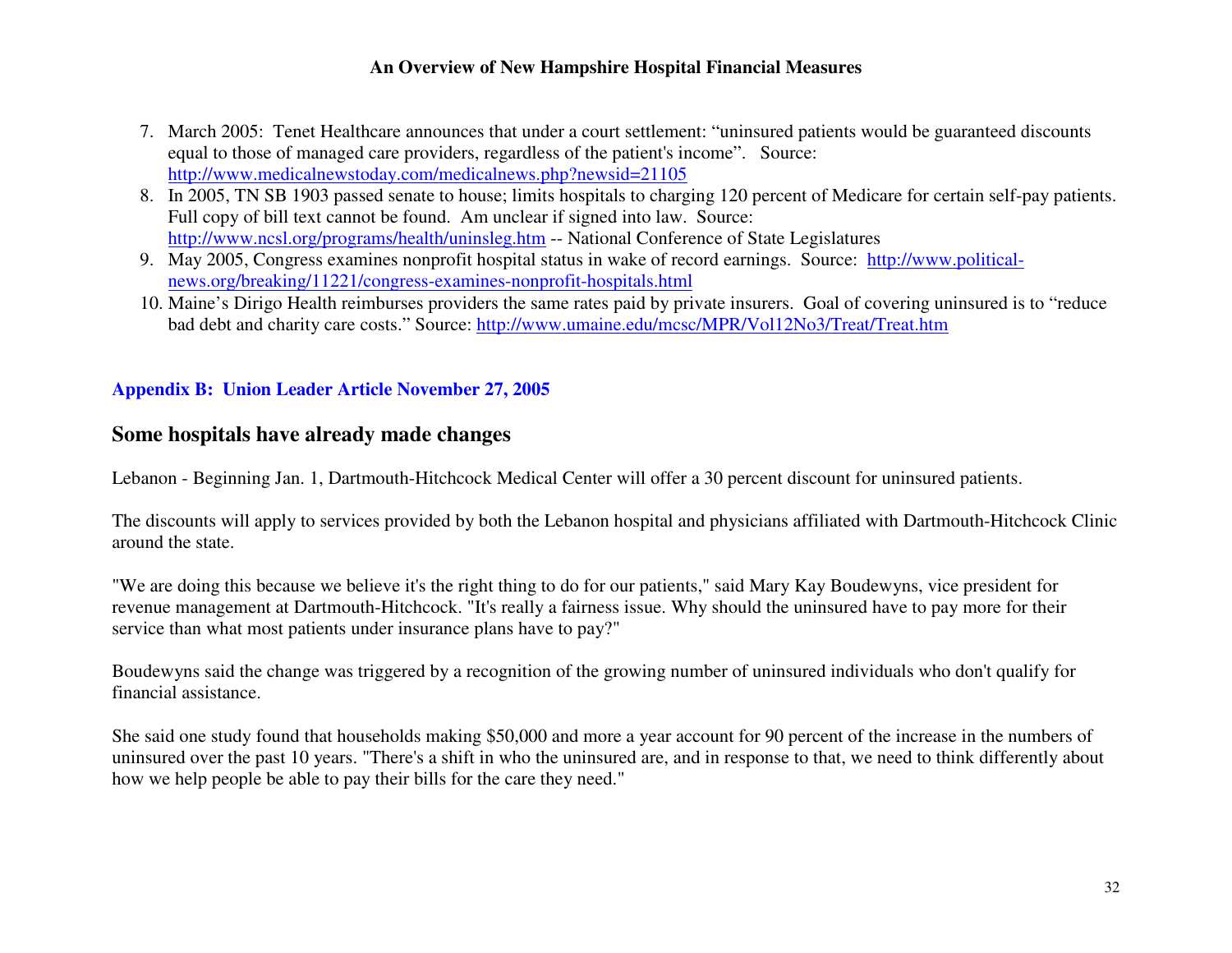As the state's insurance market has consolidated, Boudewyns noted, the companies that remain have been able to negotiate everdeeper discounts. She said the 30 percent rate represents the average discount for the insurers that contract with the hospital and clinic doctors.

Boudewyns said the change also comes from a recognition that uninsured patients are less likely to seek medical care. "By offering a discount, it makes it more affordable for them, and hopefully they can get the care they need to keep them in a good state of health."

Concord Hospital also changed its billing policy for uninsured patients this past summer, according to Michael Green, the chief executive officer.

"We recognized it was time to change," Green said.

While the hospitals' financial counselors have previously negotiated "unique arrangements" with many individual patients who did not have health insurance, he said, "We decided to put into formal policy a lot of what we were doing informally, so more people would more easily qualify."

There are several components to the comprehensive new program, including a catastrophic assistance program that gives up to a 50 percent discount for uninsured individuals who make up to 500 percent of the federal poverty level (FPL), based on the amount of the hospital bill. "It's scaled so that the lower you happen to be in comparison to the federal poverty guidelines, the greater your discount is on larger bills," Green explained.

For a family of five, 500 percent of the FPL would be about \$113,000 in annual income, he noted. For a single person, it would be \$47,850.

Concord Hospital also offers a 20 percent discount for uninsured patients who pay within 30 days of when they receive their bills. And there's a 10 percent discount for those who pay within 60 days.

"Concord Hospital has been very well supported by this community and we feel a very strong sense of obligation to give back to this community, and give back to those people who need us the most," Green said.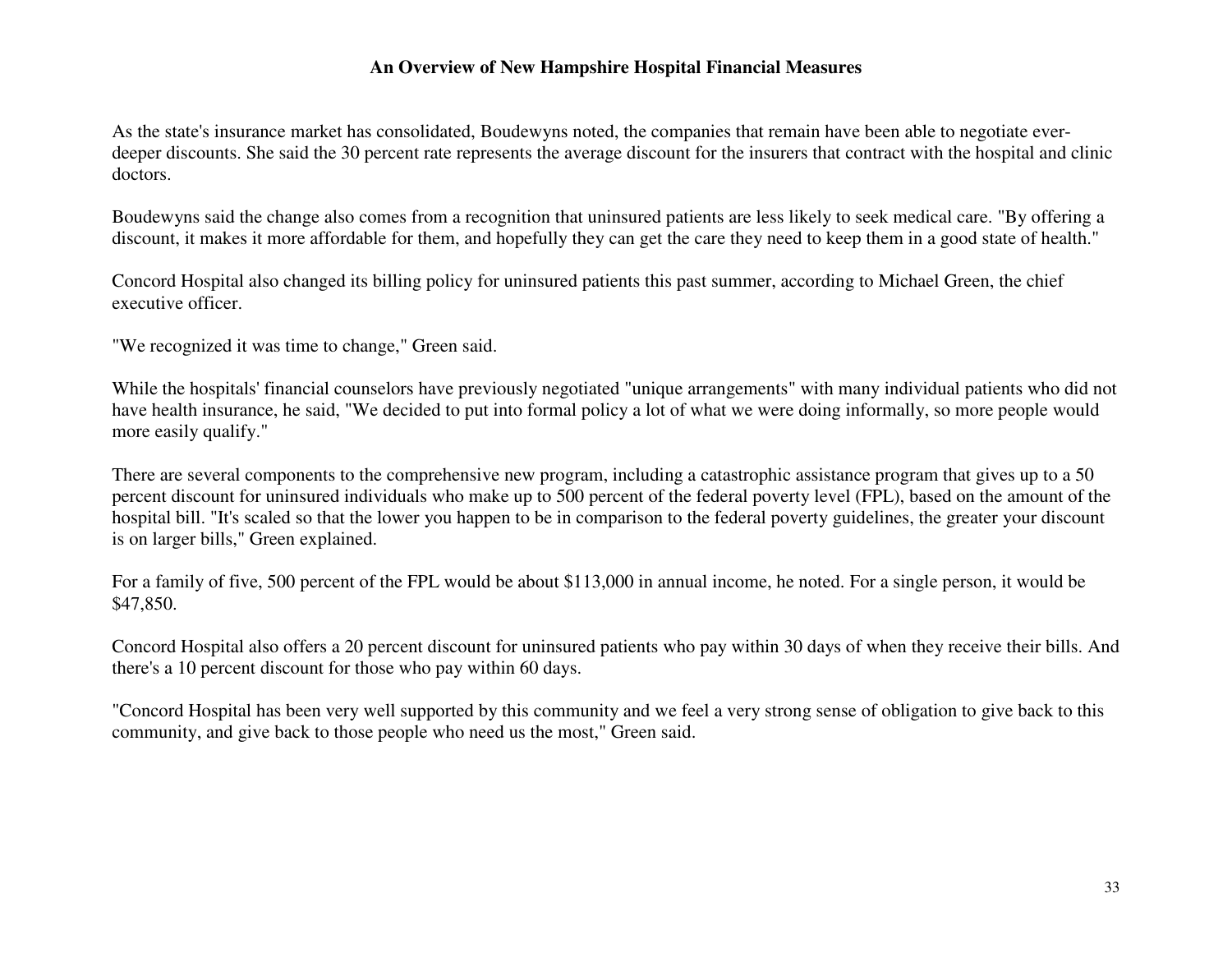### **Appendix C: Analysis Methodology**

The methodology used for the analysis in this report is outlined in this section. All calculations are transparent. This section is divided into each major section of the report. The source data is identified and the calculation is explained.

| <b>Report Section</b>            | <b>Calculation Description</b>                                       | <b>Source Data</b>                                                         | <b>Calculation Explanation</b>                                                                                                                                                                                                                                                                                                                                                     |
|----------------------------------|----------------------------------------------------------------------|----------------------------------------------------------------------------|------------------------------------------------------------------------------------------------------------------------------------------------------------------------------------------------------------------------------------------------------------------------------------------------------------------------------------------------------------------------------------|
| 3. Setting the Stage             | 3.1 Appendectomy<br>average charges of<br>\$18,114.                  | 2002 and 2002 inpatient<br>and outpatient data sets<br>supplied by NHDHHS. | All claims data for DRG 166 was selected. This data<br>set was grouped by unique patient identifier to<br>provide total charges per patient identifier. The<br>average charge was then calculated.                                                                                                                                                                                 |
|                                  | 3.2 Values assigned to<br>each of the payer types<br>(blue bars).    | Created for the report.                                                    | The \$18,114 average charge amount was multiplied<br>by each of the assumed discounts. This number was<br>subtracted from the \$18,114 figure for each of the<br>payer types.                                                                                                                                                                                                      |
|                                  |                                                                      |                                                                            |                                                                                                                                                                                                                                                                                                                                                                                    |
| 4. Self Pay Payer<br><b>Type</b> | 4.1 Percentage of hospital<br>charges by payer type.                 | 2002 and 2002 inpatient<br>and outpatient data sets<br>supplied by NHDHHS. | All claims data were selected. The data were<br>grouped by payer type field and total charges were<br>summed for each payer type. The percent total by<br>payer type for each year was then calculated. Note:<br>payer type of "Other" had approximately \$250,000 in<br>charges, but equated to zero percent of the total<br>amounts (in excess of \$2 billion in total charges). |
|                                  |                                                                      |                                                                            |                                                                                                                                                                                                                                                                                                                                                                                    |
| <b>5. Hospital Revenues</b>      | 5.1 Unweighted average<br>gross patient services<br>revenues by year | 2002, 2003, and 2004<br>audited hospital<br>financials                     | All gross patient services revenues for each hospital<br>were added separately by year and the unweighted<br>averages for each year were calculated.                                                                                                                                                                                                                               |
|                                  | 5.2 Unweighted average<br>net patient services<br>revenues by year   | 2002, 2003, and 2004<br>audited hospital<br>financials                     | All gross net patient services revenues for each<br>hospital were added by year and the unweighted<br>averages for each year were calculated. The net<br>patient services revenues are the result of subtracting<br>contractual allowances and provision for charity care<br>from gross patient services revenues.                                                                 |
|                                  | 5.3 Unweighted average                                               | 2002, 2003, and 2004                                                       | All gross patient services revenues for each hospital                                                                                                                                                                                                                                                                                                                              |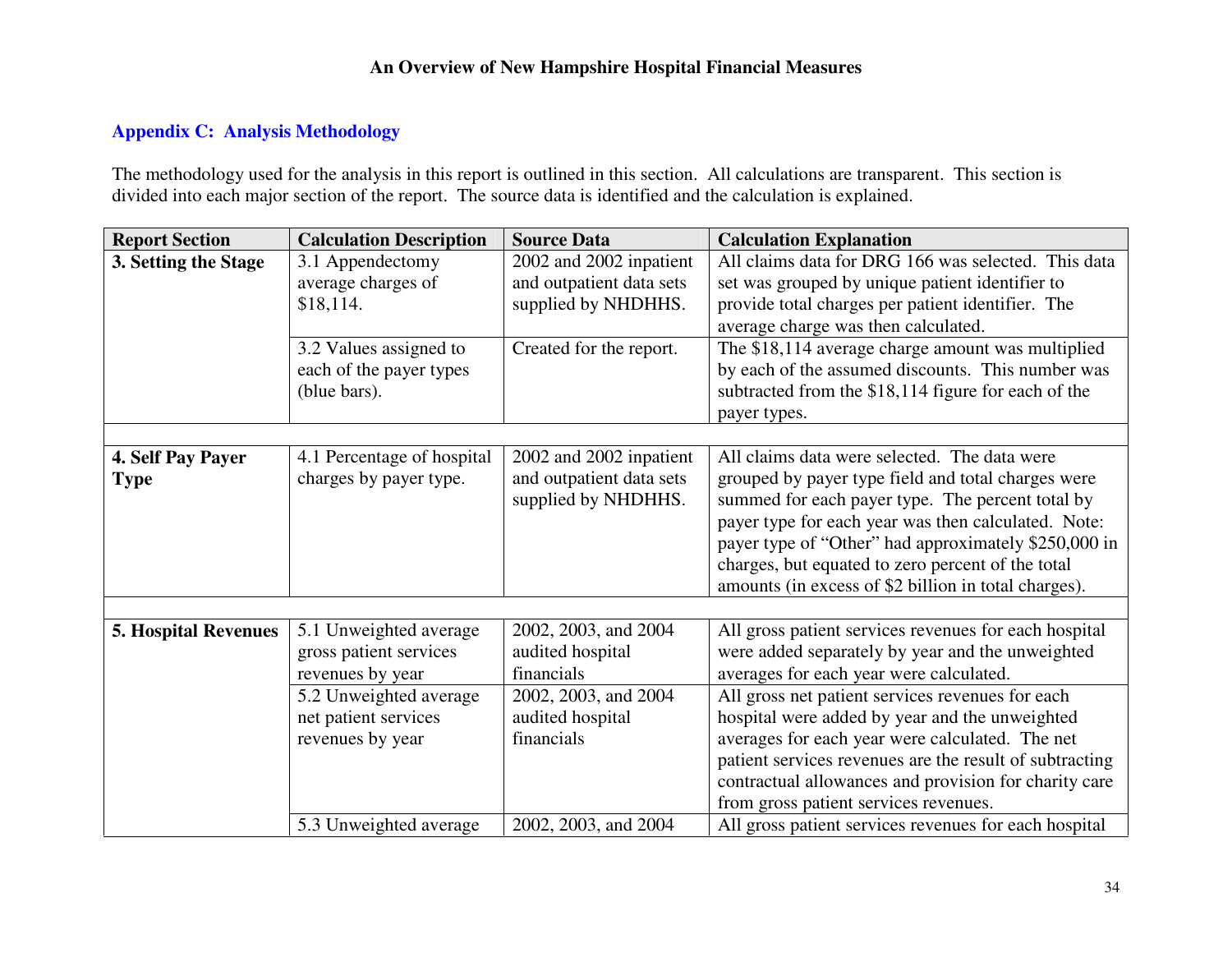| <b>Report Section</b>                    | <b>Calculation Description</b>                | <b>Source Data</b>                       | <b>Calculation Explanation</b>                                                                             |
|------------------------------------------|-----------------------------------------------|------------------------------------------|------------------------------------------------------------------------------------------------------------|
|                                          | gross patient services                        | audited hospital                         | were added separately by year. An unweighted                                                               |
|                                          | revenues for 2002-2004                        | financials                               | average for all three years was calculated by hospital.                                                    |
|                                          | combined.                                     |                                          |                                                                                                            |
|                                          | 5.4 Unweighted average                        | 2002, 2003, and 2004                     | All gross net patient services revenues for each                                                           |
|                                          | net patient services                          | audited hospital                         | hospital were added separately by year. An                                                                 |
|                                          | revenues for 2002-2004                        | financials                               | unweighted average for all three years was calculated                                                      |
|                                          | combined.                                     |                                          | by hospital. The net patient services revenues are the                                                     |
|                                          |                                               |                                          | result of subtracting contractual allowances and                                                           |
|                                          |                                               |                                          | provision for charity care from gross patient services                                                     |
|                                          |                                               |                                          | revenues.                                                                                                  |
|                                          |                                               |                                          |                                                                                                            |
| <b>6. Hospital Retail</b>                | 6.1 Mean (unweighted),<br>median minimum, and | 2002, 2003, and 2004<br>audited hospital | This is calculated as the percent difference between<br>gross patient services revenue (A) and net patient |
| Charges vs.<br><b>Collected Revenues</b> | maximum percent                               | financials                               | services revenue (B) as shown in the formula (A-                                                           |
|                                          | difference between gross                      |                                          | B)/B. The calculation was performed for each                                                               |
|                                          | and net patient services                      |                                          | hospital for each year and then mean, median, min,                                                         |
|                                          | reveneues for each year                       |                                          | and max were calculated for each year.                                                                     |
|                                          | 2002-2004.                                    |                                          |                                                                                                            |
|                                          | 6.2 Unweighted average                        | 2002, 2003, and 2004                     | This is calculated as the percent difference between                                                       |
|                                          | percent difference                            | audited hospital                         | gross patient services revenue (A) and net patient                                                         |
|                                          | between gross and net                         | financials                               | services revenue (B) as shown in the formula (A-                                                           |
|                                          | patient services reveneues                    |                                          | B)/B. The calculation was performed for each                                                               |
|                                          | by hospital for 2002-2004                     |                                          | hospital for each year. The unweighted average was                                                         |
|                                          | combined.                                     |                                          | then calculated for the three years for each hospital                                                      |
|                                          |                                               |                                          | and then displayed.                                                                                        |
|                                          | 6.3 Percent difference                        | 2002, 2003, and 2004                     | This is calculated as the percent difference between                                                       |
|                                          | between gross and net                         | audited hospital                         | gross patient services revenue (A) and net patient                                                         |
|                                          | patient services reveneues                    | financials                               | services revenue (B) as shown in the formula (A-                                                           |
|                                          | by facility for each year                     |                                          | B)/B. The calculation was performed for each                                                               |
|                                          | 2002-2004.                                    |                                          | hospital for each year and then displayed.                                                                 |
|                                          |                                               |                                          |                                                                                                            |
| 7. Bad Debt                              | 7.1 Unweighted average                        | 2002, 2003, and 2004                     | The bad debt amount was divided by the gross                                                               |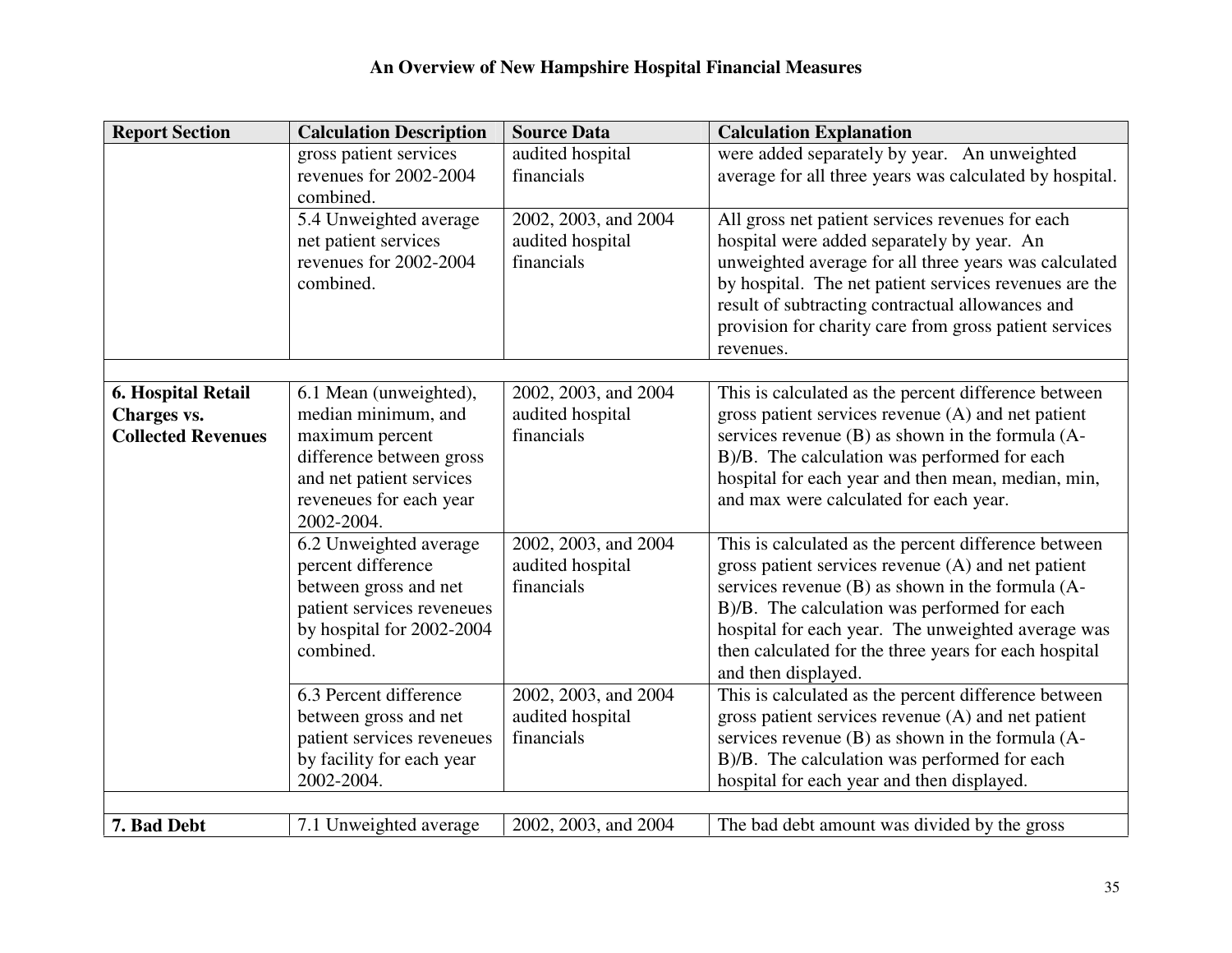| <b>Report Section</b> | <b>Calculation Description</b> | <b>Source Data</b>   | <b>Calculation Explanation</b>                          |
|-----------------------|--------------------------------|----------------------|---------------------------------------------------------|
|                       | percent bad debt to gross      | audited hospital     | patient services revenues for each year for each        |
|                       | patient services revenues      | financials           | hospital. The individual hospital unweighted            |
|                       | by hospital across all         |                      | averages were calculated across all three years and     |
|                       | three years 2002-2004.         |                      | displayed.                                              |
|                       | 7.2 Unweighted average         | 2002, 2003, and 2004 | The bad debt amount was divided by the gross            |
|                       | percent bad debt to gross      | audited hospital     | patient services revenues for each year for each        |
|                       | patient services revenues      | financials           | hospital. The individual hospital ratios were then      |
|                       | by hospital for each of the    |                      | displayed. They are sorted in descending order using    |
|                       | three years 2002-2004.         |                      | the calculations from 7.1 above.                        |
|                       | 7.3 Adjusted data of the       | 2002, 2003, and 2004 | The patient services revenues were divided by the       |
|                       | unweighted average ratio       | audited hospital     | gross patient services revenues for each hospital for   |
|                       | of bad debt to gross           | financials           | each year. This ratio was then multiplied by the total  |
|                       | patient services               |                      | bad debt charges for each hospital for each year. The   |
|                       |                                |                      | unweighted average was then calculated for all          |
|                       |                                |                      | hospitals by year and displayed.                        |
|                       | 7.4 Adjusted bad debt to       | 2002, 2003, and 2004 | The patient services revenues were divided by the       |
|                       | gross patient services         | audited hospital     | gross patient services revenues for each hospital for   |
|                       | revenues by hospital for       | financials           | each year. This ratio was then multiplied by the total  |
|                       | each of the three years        |                      | bad debt charges for each hospital for each year. The   |
|                       | 2002-2004.                     |                      | unweighted average was then calculated for each         |
|                       |                                |                      | hospital by year and displayed. Sorted in descending    |
|                       |                                |                      | order.                                                  |
|                       |                                |                      |                                                         |
| 8. Charity Care       | 8.1 Unweighted average         | 2002, 2003, and 2004 | The charity care charges were divided by the gross      |
|                       | ratio of charity care          | audited hospital     | patient services revenues for each hospital for each of |
|                       | charges to gross patient       | financials           | the three years 2002-2004. The unweighted average       |
|                       | services revenues for each     |                      | was then calculated for each year across all hospitals  |
|                       | year 2002-2004.                |                      | and displayed for each year.                            |
|                       | 8.2 Adjusted ratio of          | 2002, 2003, and 2004 | The patient services revenues were divided by the       |
|                       | charity charges to             | audited hospital     | gross patient services revenues for each hospital for   |
|                       | revenues for each year         | financials           | each year. This ratio was then multiplied by the total  |
|                       | 2002-2004.                     |                      | charity care charges for each hospital for each year.   |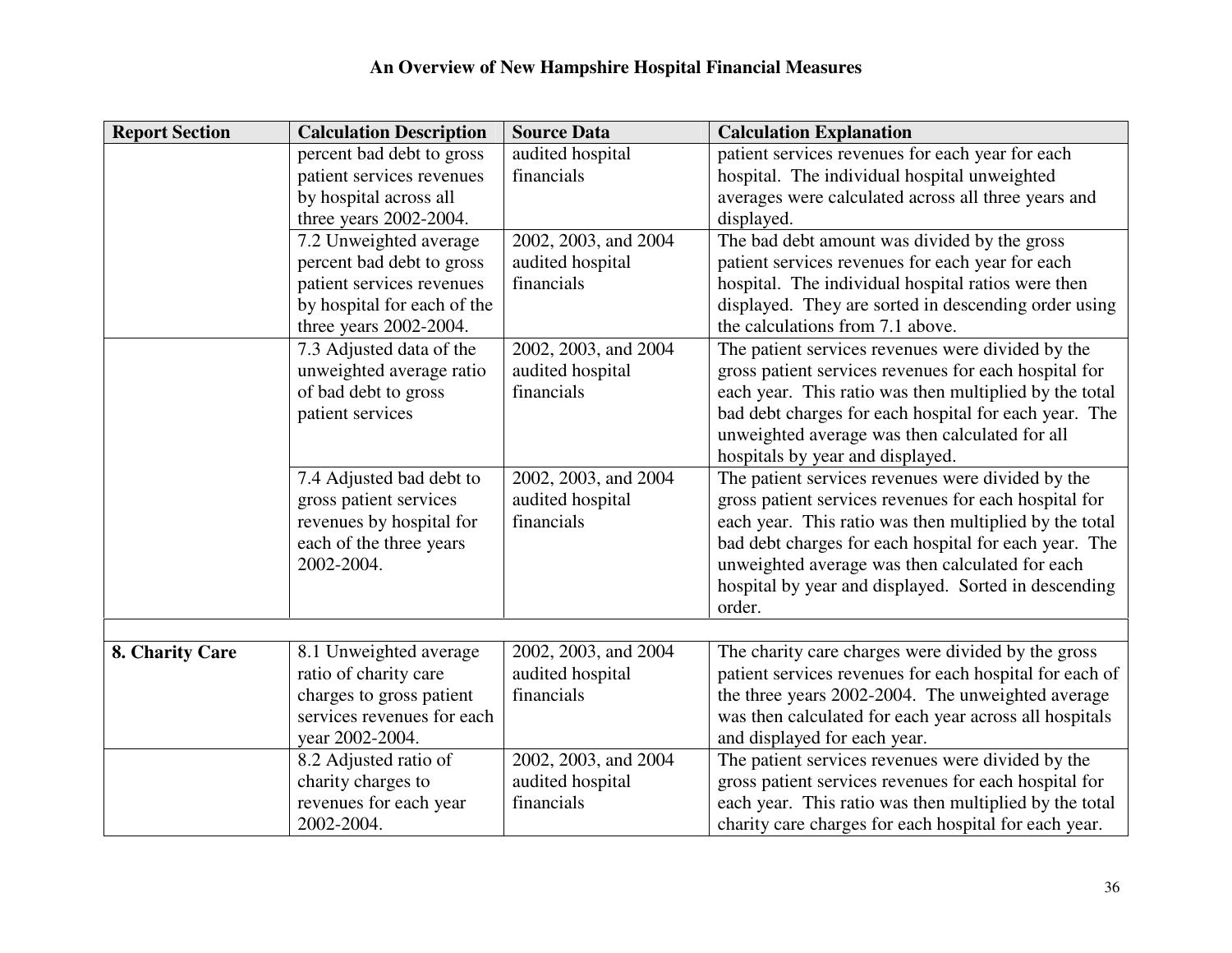| <b>Report Section</b> | <b>Calculation Description</b>   | <b>Source Data</b>       | <b>Calculation Explanation</b>                        |
|-----------------------|----------------------------------|--------------------------|-------------------------------------------------------|
|                       |                                  |                          | The unweighted average was then calculated for all    |
|                       |                                  |                          | hospitals by year and displayed.                      |
|                       | 8.3, 8.4, 8.5                    | 2002, 2003, and 2004     | Comparison of 8.1 and 8.2 was displayed for each      |
|                       |                                  | audited hospital         | year and for each hospital.                           |
|                       |                                  | financials               |                                                       |
|                       |                                  |                          |                                                       |
| 9. Gross Total        | 9.1 Gross Total Margin           | 2002, 2003, and 2004     | The gross revenues and expenses for all hospitals     |
| <b>Margin</b>         | for all NH hospitals             | audited hospital         | were summed. Then the following formula was           |
|                       |                                  | financials –statement of | calculated (Gross Revenues less Gross Expenses) /     |
|                       |                                  | operations               | Gross Revenues.                                       |
|                       | 9.2 Gross Total Margin           | 2002, 2003, and 2004     | The following formula was calculated for each         |
|                       | by NH Hospital                   | audited hospital         | individual hospital (Gross Revenues less Gross        |
|                       |                                  | financials –statement of | Expenses) / Gross Revenues.                           |
|                       |                                  | operations               |                                                       |
|                       | 9.3 NH Hospital Gross            | 2002, 2003, and 2004     | The following formula was calculated for each         |
|                       | Total Margin by Hospital         | audited hospital         | individual hospital (Gross Revenues less Gross        |
|                       | for 2004                         | financials –statement of | Expenses) / Gross Revenues. The hospitals were        |
|                       |                                  | operations               | then sorted in descending order.                      |
|                       | 9.4 Adjusted Bad Debt            | 2002, 2003, and 2004     | Data from Section 7 and Section 8 was represented in  |
|                       | and Adjusted Charity             | audited hospital         | a stacked bar format.                                 |
|                       | Care as a % of Gross             | financials               |                                                       |
|                       | <b>Patient Services Revenues</b> |                          |                                                       |
|                       | 2004                             |                          |                                                       |
|                       |                                  |                          |                                                       |
| 10. General and       | 10.1 Unweighted average          | 2002, 2003, and 2004     | The functional general and administrative expenses    |
| <b>Administrative</b> | of functional G&A                | audited hospital         | were divided by the functional health care services   |
| <b>Expenses</b>       | expenses to health care          | financials               | for each hospital for each year. The unweighted       |
|                       | services                         |                          | average was then calculated for all hospitals by year |
|                       |                                  |                          | and then displayed.                                   |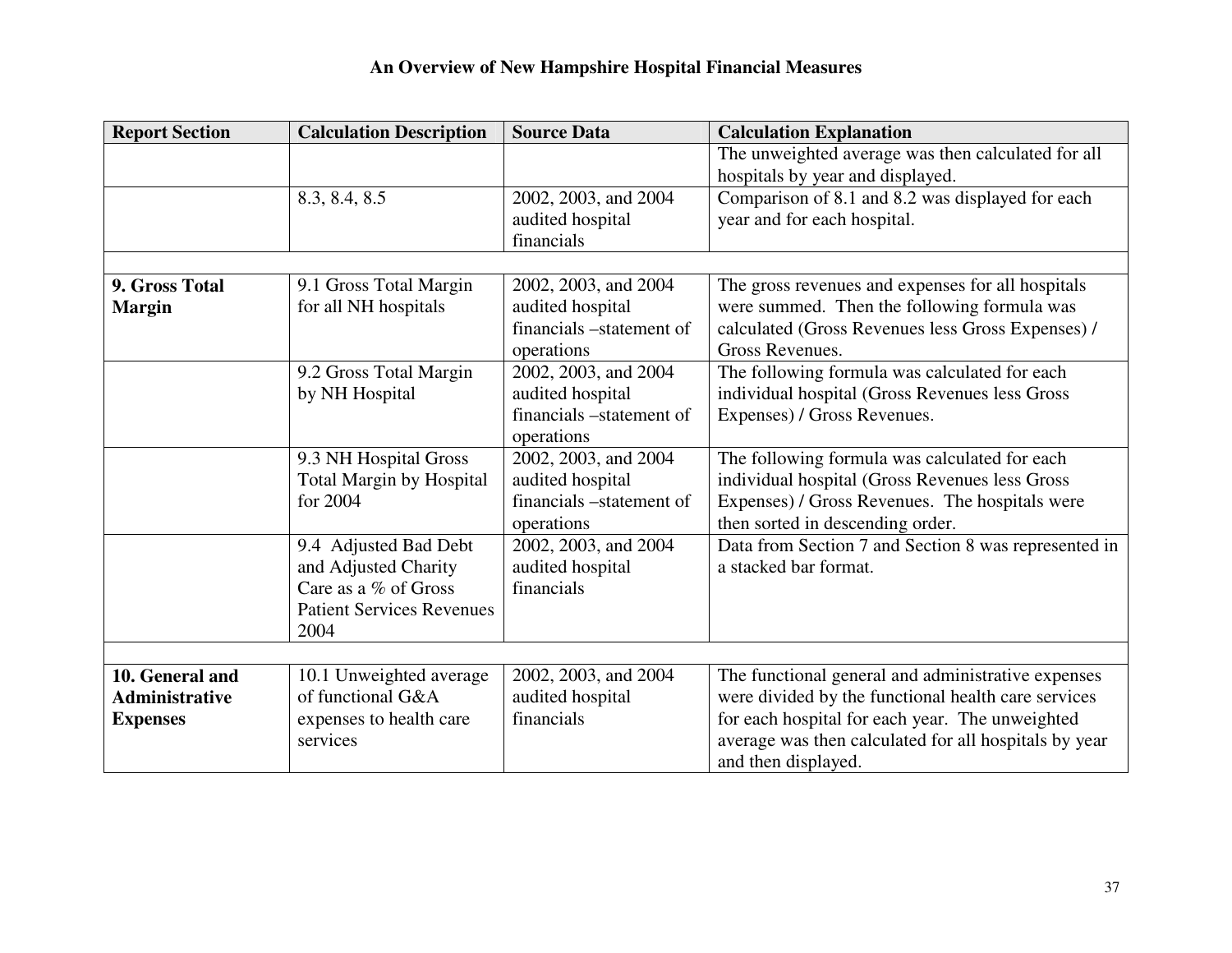### **Appendix D: List of Hospital Financials Reviewed**

The following table contains the list of the audited financials used for the report.

| <b>Hospital Name</b>    | <b>2003 Financials Title</b>     | Hospital       | <b>2004 Financials Title</b>     | Hospital       |
|-------------------------|----------------------------------|----------------|----------------------------------|----------------|
|                         |                                  | Only?          |                                  | Only?          |
| Alice Peck Day          | Alice Peck Day Health            | N <sub>o</sub> | Alice Peck Day Health            | N <sub>o</sub> |
|                         | <b>Systems Corporation and</b>   |                | <b>Systems Corporation</b>       |                |
|                         | <b>Subsidiaries Consolidated</b> |                | and Subsidiaries                 |                |
|                         | <b>Financial Statements</b>      |                | <b>Consolidated Financial</b>    |                |
|                         |                                  |                | <b>Statements</b>                |                |
| Androscoggin            | Androscoggin Valley              | Yes            | Androscoggin Valley              | Yes            |
|                         | Hospital, Inc. Financial         |                | Hospital, Inc. Financial         |                |
|                         | <b>Statements</b>                |                | <b>Statements</b>                |                |
| <b>Catholic Medical</b> | <b>Catholic Medical Center</b>   | Yes            | <b>Catholic Medical Center</b>   | Yes            |
| Center                  | <b>Financial Statements</b>      |                | <b>Financial Statements</b>      |                |
| <b>Cheshire Medical</b> | The Cheshire Medical             | Yes            | The Cheshire Medical             | Yes            |
|                         | <b>Center Financial</b>          |                | <b>Center Financial</b>          |                |
|                         | <b>Statements</b>                |                | <b>Statements</b>                |                |
| Concord Hospital        | Concord Hospital, Inc. and       | N <sub>o</sub> | Concord Hospital, Inc.           | N <sub>o</sub> |
|                         | <b>Subsidiaries Consolidated</b> |                | and Subsidiaries                 |                |
|                         | <b>Financial Statements and</b>  |                | <b>Consolidated Financial</b>    |                |
|                         | <b>Additional Information</b>    |                | Statements and                   |                |
|                         |                                  |                | <b>Additional Information</b>    |                |
| Cottage Hospital        | Cottage Hospital Financial       | Yes            | Cottage Hospital                 | Yes            |
|                         | <b>Statements</b>                |                | <b>Financial Statements</b>      |                |
| <b>DHMC</b>             | Dartmouth-Hitchcock and          | N <sub>o</sub> | Dartmouth-Hitchcock              | N <sub>o</sub> |
|                         | <b>Subsidiaries Consolidated</b> |                | and Subsidiaries                 |                |
|                         | <b>Financial Statements</b>      |                | <b>Consolidated Financial</b>    |                |
|                         |                                  |                | <b>Statements</b>                |                |
| <b>Elliot Hospital</b>  | <b>Elliot Hospital Financial</b> | Yes            | <b>Elliot Hospital Financial</b> | Yes            |
|                         | <b>Statements</b>                |                | <b>Statements</b>                |                |
| <b>Exeter Hospital</b>  | Exeter Hospital, Inc.            | Yes            | Exeter Hospital, Inc.            | Yes            |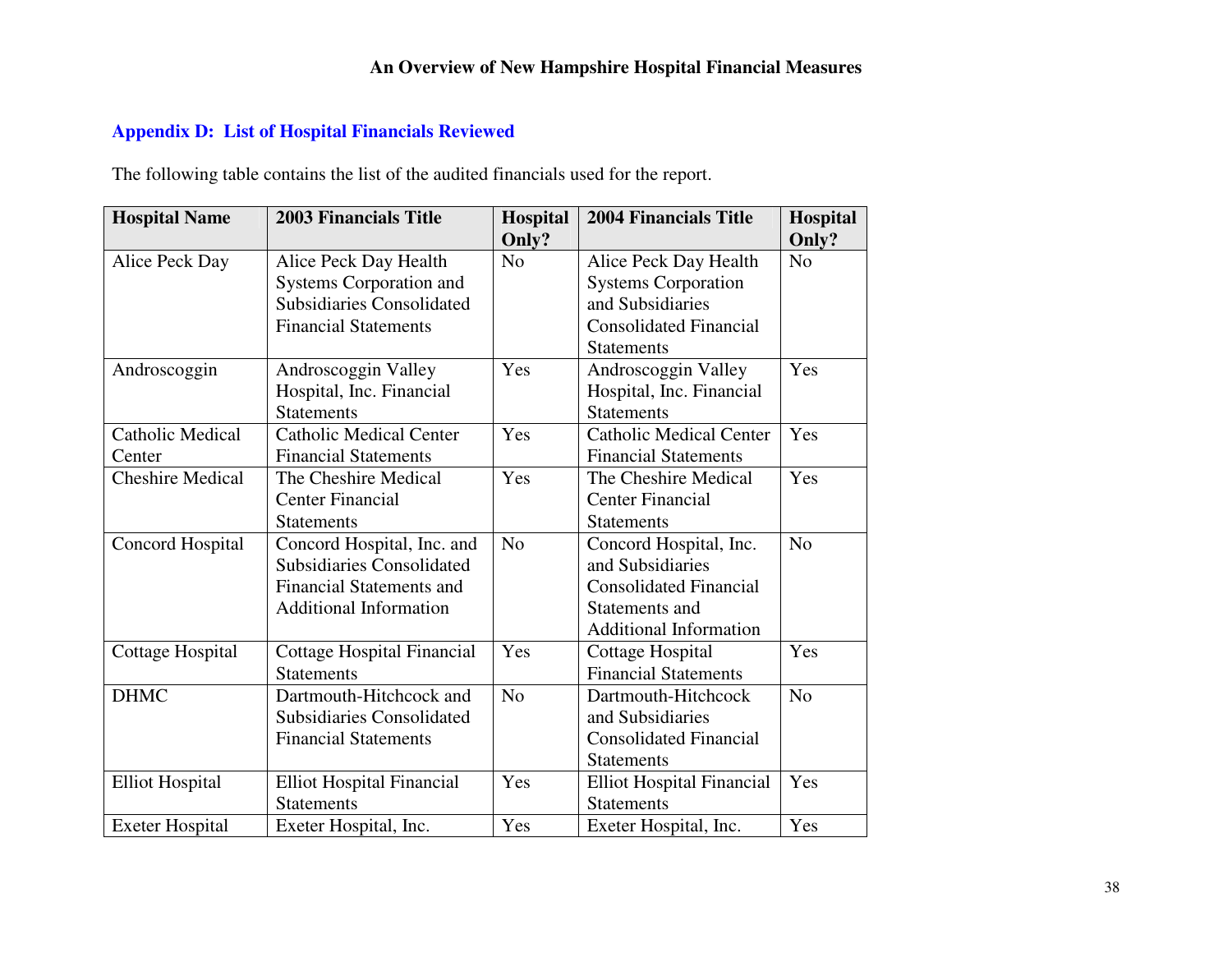| <b>Hospital Name</b>     | <b>2003 Financials Title</b>       | Hospital<br>Only? | <b>2004 Financials Title</b>  | <b>Hospital</b><br>Only? |
|--------------------------|------------------------------------|-------------------|-------------------------------|--------------------------|
|                          | <b>Financial Statements</b>        |                   | <b>Financial Statements</b>   |                          |
| Frisbie Memorial         | Frisbie Memorial Hospital          | N <sub>o</sub>    | Frisbie Memorial              | N <sub>o</sub>           |
|                          | and Subsidiaries                   |                   | Hospital and                  |                          |
|                          | <b>Consolidated Financial</b>      |                   | Subsidiaries                  |                          |
|                          | <b>Statements</b>                  |                   | <b>Consolidated Financial</b> |                          |
|                          |                                    |                   | <b>Statements</b>             |                          |
| Huggins                  | Huggins Hospital and               | N <sub>o</sub>    | Huggins Hospital and          | N <sub>o</sub>           |
|                          | <b>Subsidiary Financial</b>        |                   | <b>Subsidiary Financial</b>   |                          |
|                          | <b>Statements and Additional</b>   |                   | Statements and                |                          |
|                          | Information                        |                   | <b>Additional Information</b> |                          |
| Lakes Region             | <b>LRGHealthcare Audit</b>         | N <sub>o</sub>    | <b>LRGHealthcare Audit</b>    | Yes                      |
| General (including       | Report                             |                   | Report                        |                          |
| Franklin)                |                                    |                   |                               |                          |
| Littleton Regional       | <b>Littleton Regional Hospital</b> | Yes               | <b>Littleton Regional</b>     | Yes                      |
|                          | <b>Financial Statements</b>        |                   | Hospital and Affiliate        |                          |
|                          |                                    |                   | <b>Financial Statements</b>   |                          |
| <b>Memorial Hospital</b> | The Memorial Hospital at           | N <sub>o</sub>    | The Memorial Hospital         | N <sub>o</sub>           |
|                          | North Conway, NH                   |                   | at North Conway, NH           |                          |
|                          | <b>Financial Statements</b>        |                   | and Subsidiaries              |                          |
|                          |                                    |                   | <b>Consolidated Financial</b> |                          |
|                          |                                    |                   | <b>Statements</b>             |                          |
| Monadnock                | <b>Monadnock Community</b>         | N <sub>o</sub>    | <b>Monadnock Community</b>    | N <sub>o</sub>           |
| Community                | <b>Hospital Consolidated</b>       |                   | <b>Hospital Consolidated</b>  |                          |
|                          | <b>Financial Statements</b>        |                   | <b>Financial Statements</b>   |                          |
| New London               | New London Hospital                | N <sub>o</sub>    | New London Hospital           | N <sub>o</sub>           |
| Hospital                 | Association, Inc. and              |                   | Association, Inc. and         |                          |
|                          | <b>Subsidiaries Consolidated</b>   |                   | Subsidiaries                  |                          |
|                          | <b>Financial Statements</b>        |                   | <b>Consolidated Financial</b> |                          |
|                          |                                    |                   | <b>Statements</b>             |                          |
| <b>SNHMC</b>             | Southern New Hampshire             | Yes               | Southern New                  | Yes                      |
|                          | <b>Medical Center Financial</b>    |                   | Hampshire Medical             |                          |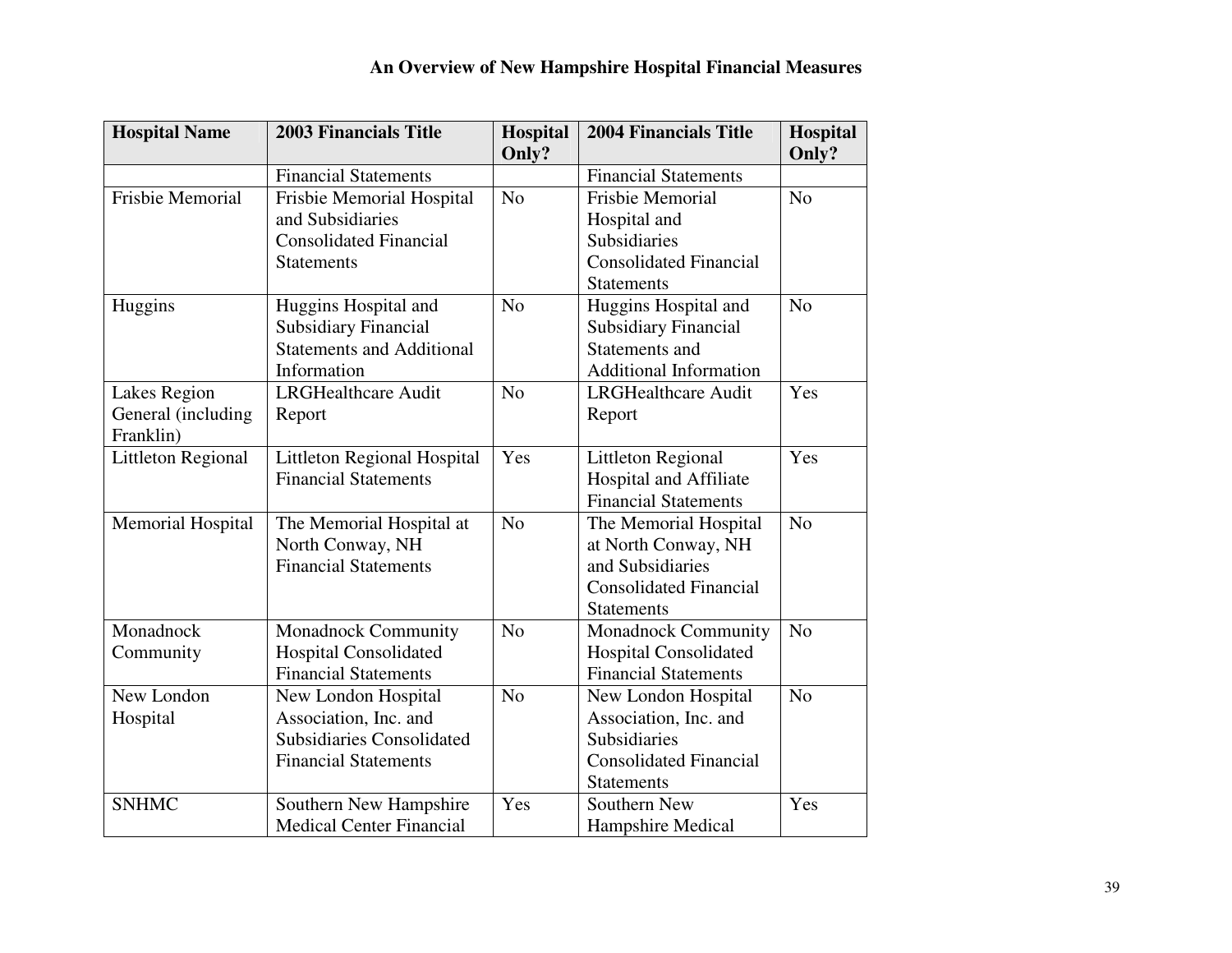| <b>Hospital Name</b>   | <b>2003 Financials Title</b>    | Hospital       | <b>2004 Financials Title</b>   | <b>Hospital</b> |
|------------------------|---------------------------------|----------------|--------------------------------|-----------------|
|                        |                                 | Only?          |                                | Only?           |
|                        | <b>Statements</b>               |                | <b>Center Financial</b>        |                 |
|                        |                                 |                | <b>Statements</b>              |                 |
| <b>Speare Memorial</b> | <b>Speare Memorial Hospital</b> | N <sub>o</sub> | <b>Speare Memorial</b>         | N <sub>0</sub>  |
|                        | Association, Inc. and           |                | Hospital Association,          |                 |
|                        | Subsidiaries Financial          |                | Inc. and Subsidiaries          |                 |
|                        | <b>Statements</b>               |                | <b>Financial Statements</b>    |                 |
| St. Joseph             | St. Joseph Hospital             | N <sub>0</sub> | <b>Covenant Health</b>         | N <sub>o</sub>  |
|                        | <b>Financial Statements</b>     |                | Systems, Inc.                  |                 |
|                        |                                 |                | <b>Consolidated Financial</b>  |                 |
|                        |                                 |                | Statements and                 |                 |
|                        |                                 |                | Supplemental                   |                 |
|                        |                                 |                | <b>Consolidating Financial</b> |                 |
|                        |                                 |                | <b>Statements</b>              |                 |
| <b>Upper CT Valley</b> | <b>Upper Connecticut Valley</b> | Yes            | <b>Upper Connecticut</b>       | Yes             |
|                        | <b>Hospital Association</b>     |                | <b>Valley Hospital</b>         |                 |
|                        | <b>Financial Statements</b>     |                | <b>Association Financial</b>   |                 |
|                        |                                 |                | <b>Statements</b>              |                 |
| <b>Valley Regional</b> | <b>Valley Regional Hospital</b> | Yes            | <b>Valley Regional</b>         | Yes             |
|                        | <b>Financial Statements</b>     |                | <b>Hospital Financial</b>      |                 |
|                        |                                 |                | <b>Statements</b>              |                 |
| <b>Weeks Medical</b>   | <b>Weeks Medical Center</b>     | Yes            | <b>Weeks Medical Center</b>    | Yes             |
| Center                 | <b>Financial Statements</b>     |                | <b>Financial Statements</b>    |                 |
| Wentworth-             | Wentworth-Douglas               | Yes            | Wentworth-Douglas              | Yes             |
| Douglas                | Hospital and Subsidiaries       |                | Hospital and                   |                 |
|                        | <b>Audited Consolidate</b>      |                | <b>Subsidiaries Audited</b>    |                 |
|                        | <b>Financial Statements</b>     |                | Consolidate Financial          |                 |
|                        |                                 |                | <b>Statements</b>              |                 |